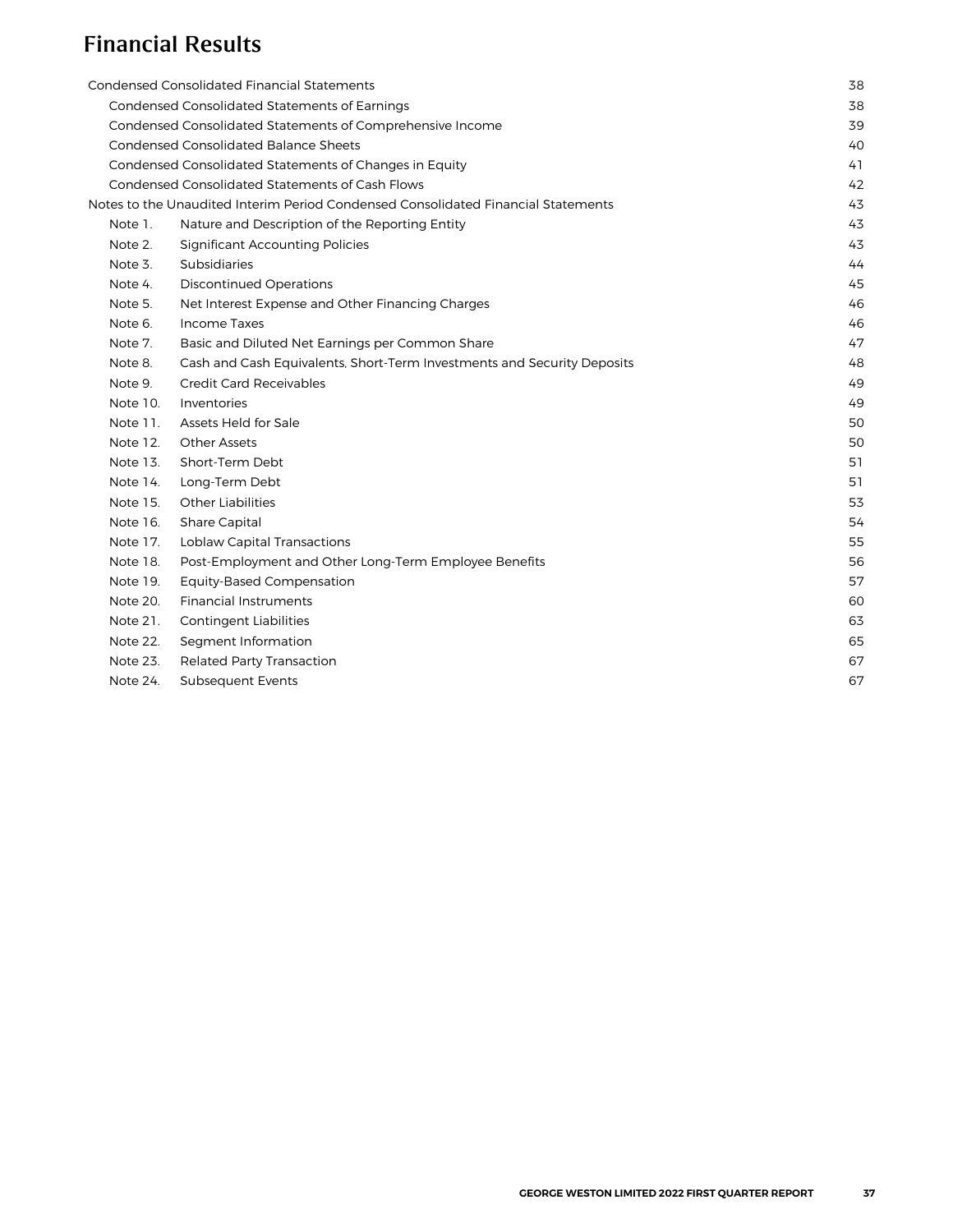# <span id="page-1-0"></span>Condensed Consolidated Statements of Earnings

| (unaudited)                                                     |    | 12 Weeks Ended |                              |
|-----------------------------------------------------------------|----|----------------|------------------------------|
| (millions of Canadian dollars except where otherwise indicated) |    | Mar. 26, 2022  | Mar. 27, 2021 <sup>(i)</sup> |
| Revenue                                                         | \$ | 12,407         | \$<br>12,017                 |
| <b>Operating Expenses</b>                                       |    |                |                              |
| Cost of inventories sold (note 10)                              |    | 8,334          | 8,175                        |
| Selling, general and administrative expenses                    |    | 2,907          | 3.014                        |
|                                                                 |    | 11,241         | 11.189                       |
| <b>Operating Income</b>                                         |    | 1,166          | 828                          |
| Net Interest Expense and Other Financing Charges (note 5)       |    | 322            | 545                          |
| <b>Earnings Before Income Taxes</b>                             |    | 844            | 283                          |
| Income Taxes (note 6)                                           |    | 229            | 165                          |
| <b>Net Earnings from Continuing Operations</b>                  |    | 615            | 118                          |
| <b>Net Earnings from Discontinued Operations (note 4)</b>       |    |                |                              |
| <b>Net Earnings</b>                                             |    | 615            | 118                          |
| Attributable to:                                                |    |                |                              |
| Shareholders of the Company (note 7)                            |    | 373            | (52)                         |
| Non-Controlling Interests                                       |    | 242            | 170                          |
| <b>Net Earnings</b>                                             | \$ | 615            | \$<br>118                    |
| Net Earnings (Loss) per Common Share - Basic (\$) (note 7)      | \$ | 2.47           | \$<br>(0.41)                 |
| <b>Continuing Operations</b>                                    | \$ | 2.47           | \$<br>(0.41)                 |
| <b>Discontinued Operations</b>                                  | \$ |                | \$                           |
| Net Earnings (Loss) per Common Share - Diluted (\$) (note 7)    | \$ | 2.45           | \$<br>(0.41)                 |
| <b>Continuing Operations</b>                                    | \$ | 2.45           | \$<br>(0.41)                 |
| <b>Discontinued Operations</b>                                  | \$ | -              | \$                           |
|                                                                 |    |                |                              |

(i) Comparative figures have been restated (note 4).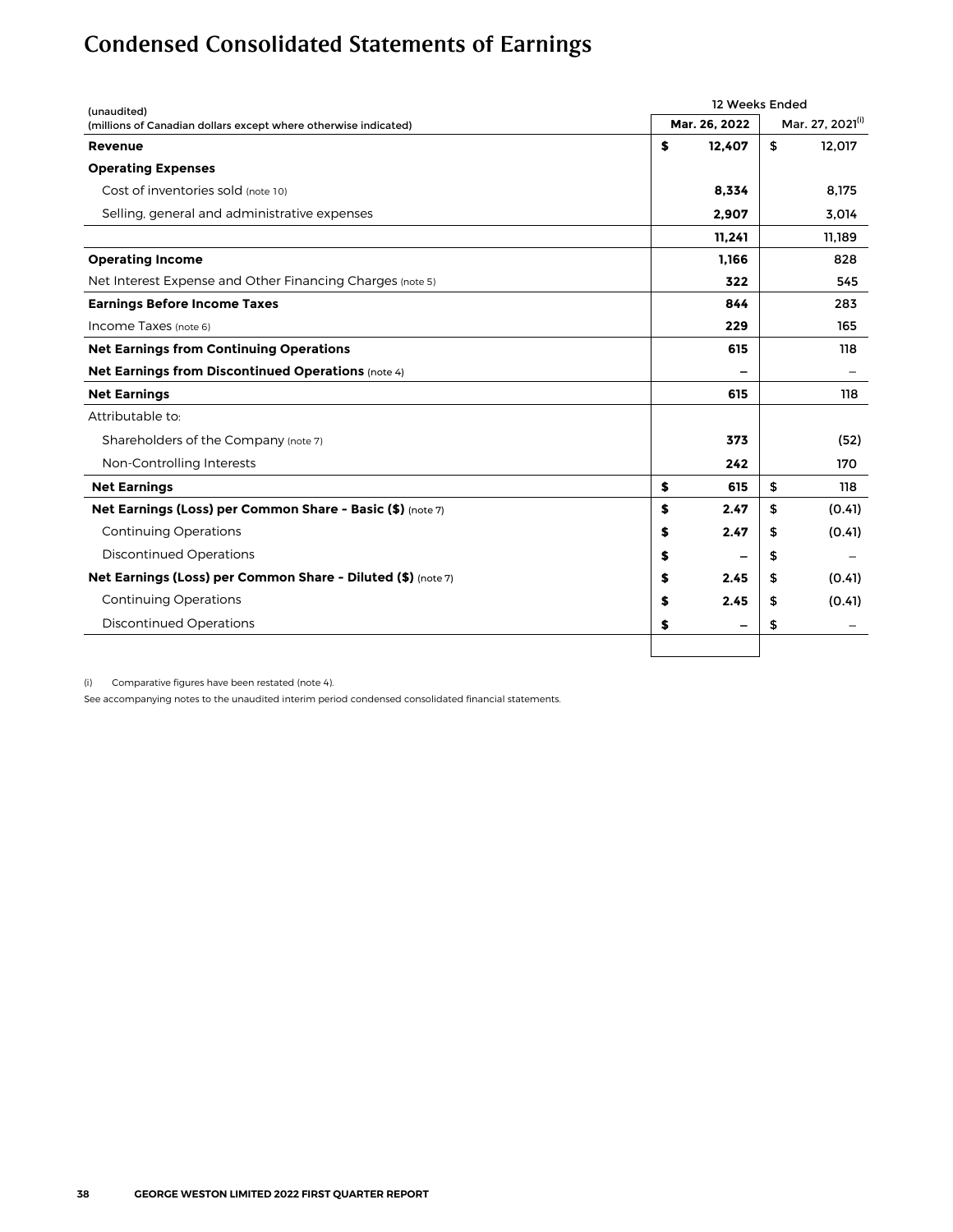# <span id="page-2-0"></span>Condensed Consolidated Statements of Comprehensive Income

| (unaudited)                                                           | 12 Weeks Ended |                  |
|-----------------------------------------------------------------------|----------------|------------------|
| (millions of Canadian dollars)                                        | Mar. 26, 2022  | Mar. 27, 2021(1) |
| Net Earnings from Continuing Operations                               | \$<br>615      | \$<br>118        |
| Other comprehensive income (loss), net of taxes                       |                |                  |
| Items that are or may be reclassified subsequently to profit or loss: |                |                  |
| Foreign currency translation adjustment (note 20)                     | (1)            | (13)             |
| Gains on cash flow hedges (note 20)                                   | 6              |                  |
| Items that will not be reclassified to profit or loss:                |                |                  |
| Net defined benefit plan actuarial gains (note 18)                    | 13             | 67               |
| Adjustment to fair value of investment properties                     | 17             |                  |
| Other comprehensive income from continuing operations                 | 35             | 54               |
| Comprehensive Income from Continuing Operations                       | 650            | 172              |
| Net Earnings from Discontinued Operations (note 4)                    |                |                  |
| Other comprehensive income from discontinued operations               |                |                  |
| Comprehensive Income from Discontinued Operations                     |                |                  |
| Total Comprehensive Income, net of taxes                              | 650            | 172              |
| Attributable to:                                                      |                |                  |
| Shareholders of the Company                                           | 403            | (30)             |
| Non-Controlling Interests                                             | 247            | 202              |
| Total Comprehensive Income, net of taxes                              | \$<br>650      | \$<br>172        |
|                                                                       |                |                  |

(i) Comparative figures have been restated (note 4).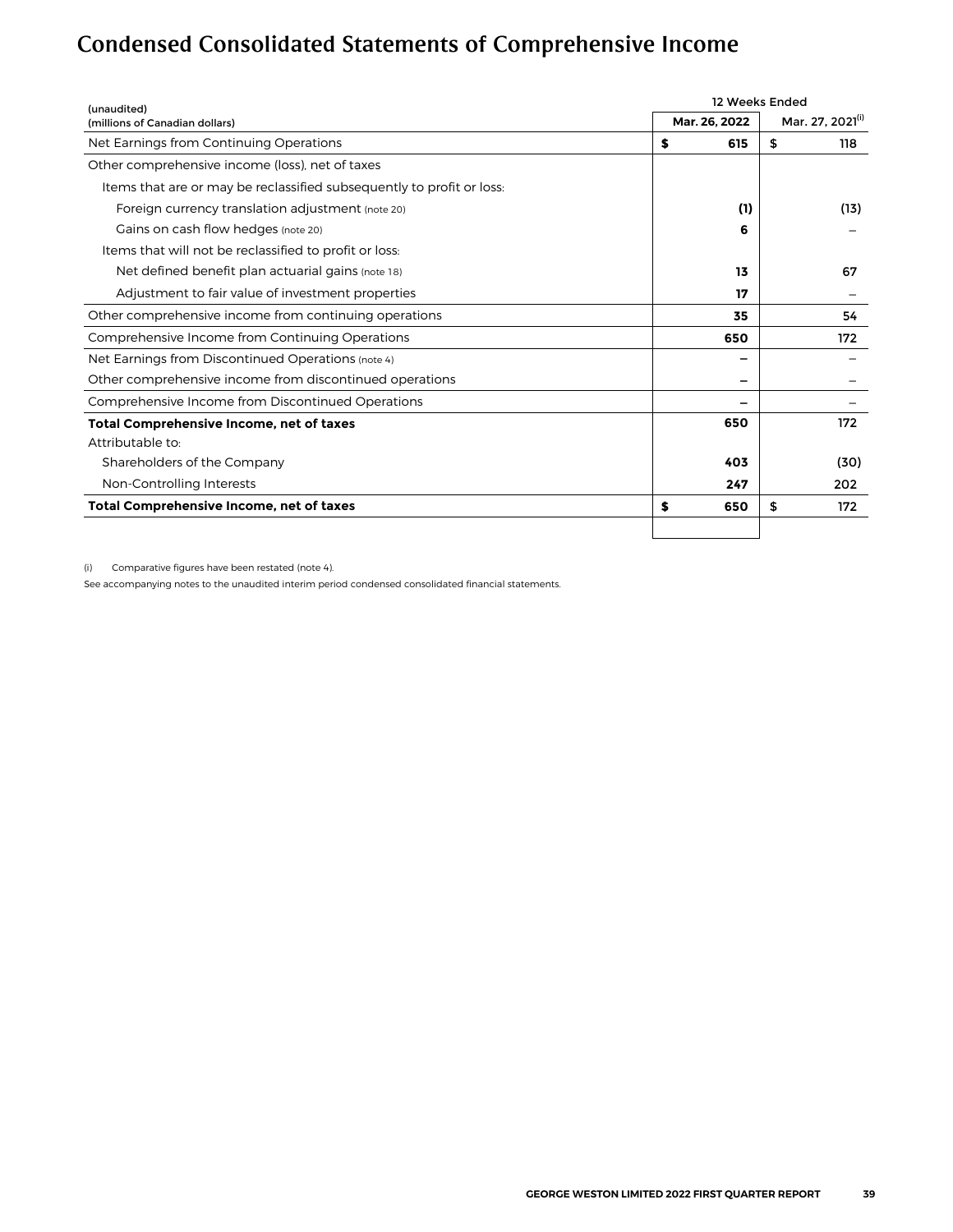# <span id="page-3-0"></span>Condensed Consolidated Balance Sheets

| (unaudited)                                              |               | As at         |     |               |
|----------------------------------------------------------|---------------|---------------|-----|---------------|
| (millions of Canadian dollars)                           | Mar. 26, 2022 | Mar. 27, 2021 |     | Dec. 31, 2021 |
| <b>ASSETS</b>                                            |               |               |     |               |
| <b>Current Assets</b>                                    |               |               |     |               |
| Cash and cash equivalents (note 8)                       | \$<br>2,828   | \$<br>2,827   | \$  | 2,984         |
| Short-term investments (note 8)                          | 962           | 314           |     | 879           |
| Accounts receivable                                      | 1,002         | 1,057         |     | 1,010         |
| Credit card receivables (note 9)                         | 3,333         | 2,902         |     | 3,443         |
| Income taxes recoverable                                 | 128           |               |     | 301           |
| Inventories (note 10)                                    | 5,288         | 5,404         |     | 5,166         |
| Prepaid expenses and other assets                        | 504           | 333           |     | 348           |
| Assets held for sale (note 11)                           | 840           | 99            |     | 91            |
| <b>Total Current Assets</b>                              | 14,885        | 12,936        |     | 14,222        |
| <b>Fixed Assets</b>                                      | 10,665        | 11,905        |     | 10,782        |
| Right-of-Use Assets                                      | 4,086         | 4,095         |     | 4,059         |
| <b>Investment Properties</b>                             | 4,780         | 5,043         |     | 5,344         |
| <b>Equity Accounted Joint Ventures</b>                   | 700           | 414           |     | 564           |
| Intangible Assets                                        | 6,305         | 6,921         |     | 6,430         |
| Goodwill                                                 | 4,482         | 4,770         |     | 4,479         |
| Deferred Income Taxes                                    | 100           | 124           |     | 113           |
| Security Deposits (note 8)                               | 77            | 75            |     | 75            |
| Other Assets (note 12)                                   | 1,077         | 1,255         |     | 1,015         |
| <b>Total Assets</b>                                      | \$<br>47,157  | \$<br>47,538  | \$  | 47,083        |
| <b>LIABILITIES</b>                                       |               |               |     |               |
| <b>Current Liabilities</b>                               |               |               |     |               |
| Bank indebtedness                                        | \$<br>250     | \$<br>282     | -\$ | 52            |
| Trade payables and other liabilities                     | 5,914         | 5,548         |     | 5,923         |
| Loyalty liability                                        | 218           | 209           |     | 190           |
| Provisions                                               | 99            | 90            |     | 119           |
| Income taxes payable                                     | 75            | 85            |     | 269           |
| Demand deposits from customers                           | 87            | 36            |     | 75            |
| Short-term debt (note 13)                                | 400           | 1,070         |     | 450           |
| Long-term debt due within one year (note 14)             | 1,865         | 1,244         |     | 1,520         |
| Lease liabilities due within one year                    | 801           | 799           |     | 742           |
| Associate interest                                       | 418           | 339           |     | 433           |
| <b>Total Current Liabilities</b>                         | 10,127        | 9,702         |     | 9,773         |
| Provisions                                               | 88            | 118           |     | 90            |
| Long-Term Debt (note 14)                                 | 12,054        | 13,175        |     | 12,490        |
| Lease Liabilities                                        | 4,246         | 4,294         |     | 4,242         |
| Trust Unit Liability (note 20)                           | 4,303         | 3,838         |     | 4,209         |
| Deferred Income Taxes                                    | 2,056         | 2,079         |     | 2,003         |
| Other Liabilities (note 15)                              | 1,117         | 1,136         |     | 1,139         |
| <b>Total Liabilities</b>                                 | 33,991        | 34,342        |     | 33,946        |
| <b>EQUITY</b>                                            |               |               |     |               |
| Share Capital (note 16)                                  | 3,519         | 3,599         |     | 3,529         |
| <b>Retained Earnings</b>                                 | 4,873         | 5,076         |     | 4,808         |
| Contributed Surplus (notes 17 & 19)                      | (1, 560)      | (1, 269)      |     | (1,462)       |
| Accumulated Other Comprehensive Income                   | 106           | 153           |     | 84            |
| Total Equity Attributable to Shareholders of the Company | 6,938         | 7,559         |     | 6,959         |
| Non-Controlling Interests                                | 6,228         | 5,637         |     | 6,178         |
| <b>Total Equity</b>                                      | 13,166        | 13,196        |     | 13,137        |
| <b>Total Liabilities and Equity</b>                      | \$<br>47,157  | \$<br>47,538  | \$  | 47,083        |
|                                                          |               |               |     |               |
|                                                          |               |               |     |               |

Contingent liabilities (note 21). Subsequent events (note 24).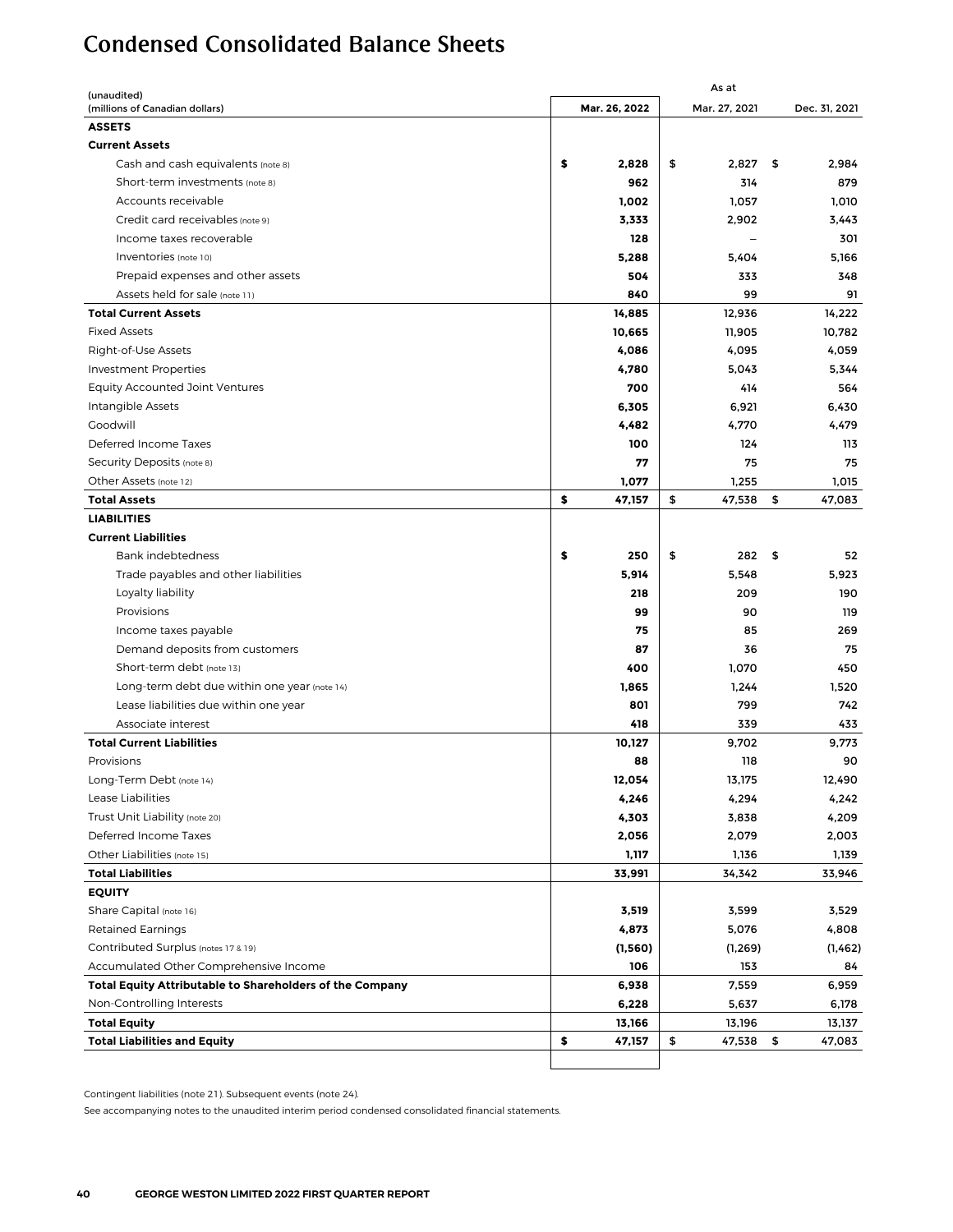# <span id="page-4-0"></span>Condensed Consolidated Statements of Changes in Equity

| (millions of Canadian dollars except<br>where otherwise indicated) (unaudited) | Common<br><b>Shares</b> |      | Preferred<br><b>Shares</b> | Total<br>Share<br>Capital | Retained<br><b>Earnings</b> |        | Contributed<br><b>Surplus</b> |      | Foreign<br>Currency<br>Translation<br>Adjustment |          | Cash<br>Flow<br>Hedges   | Adjustment to<br>Fair Value on<br>Transfer of<br>Investment<br>Properties |     | Total<br>Accumulated<br>Other<br>Comprehensive<br>Income |      | Non-<br>Controlling<br><b>Interests</b> | Total<br><b>Equity</b> |
|--------------------------------------------------------------------------------|-------------------------|------|----------------------------|---------------------------|-----------------------------|--------|-------------------------------|------|--------------------------------------------------|----------|--------------------------|---------------------------------------------------------------------------|-----|----------------------------------------------------------|------|-----------------------------------------|------------------------|
| Balance as at Dec. 31, 2021                                                    | $$2,712$ \$             |      | 817                        | \$<br>3.529               | $4.808$ \$<br>£.            |        | $(1,462)$ \$                  |      | 25S                                              |          | $(14)$ \$                | 73S                                                                       |     | 84 \$                                                    |      | 6,178 \$                                | 13,137                 |
| Net earnings                                                                   |                         |      |                            |                           | 373                         |        |                               |      |                                                  |          |                          |                                                                           |     |                                                          |      | 242                                     | 615                    |
| Other comprehensive income<br>$(logs)$ <sup>(i)</sup>                          |                         |      | $\overline{\phantom{0}}$   |                           | 8                           |        | -                             |      | (1)                                              |          | 6                        | 17                                                                        |     | 22                                                       |      | 5                                       | 35                     |
| Comprehensive income (loss)                                                    | \$                      | $-5$ | $-$ s                      | $-$ s                     |                             | 381 \$ |                               | $-5$ |                                                  | $(1)$ \$ | 6 <sup>5</sup>           | 17S                                                                       |     | 22S                                                      |      | 247S                                    | 650                    |
| Effect of equity-based<br>compensation (notes 16 & 19)                         | 20                      |      | $\overline{\phantom{0}}$   | 20                        |                             |        | (21)                          |      |                                                  |          |                          |                                                                           |     |                                                          |      | (10)                                    | (11)                   |
| Shares purchased and<br>cancelled (note 16)                                    | (32)                    |      | $\qquad \qquad -$          | (32)                      | (225)                       |        |                               |      |                                                  |          |                          |                                                                           |     |                                                          |      |                                         | (257)                  |
| Net effect of shares held in<br>trusts (notes 16 & 19)                         | $\overline{2}$          |      | $\overline{\phantom{0}}$   | $\overline{2}$            | 8                           |        |                               |      |                                                  |          |                          |                                                                           |     |                                                          |      |                                         | 10                     |
| Loblaw capital transactions and<br>dividends (notes 17 & 19)                   |                         |      |                            |                           |                             |        | (77)                          |      |                                                  |          |                          |                                                                           |     |                                                          |      | (187)                                   | (264)                  |
| Dividends declared                                                             |                         |      |                            |                           |                             |        |                               |      |                                                  |          |                          |                                                                           |     |                                                          |      |                                         |                        |
| Per common share (\$) (note 16)                                                |                         |      |                            |                           |                             |        |                               |      |                                                  |          |                          |                                                                           |     |                                                          |      |                                         |                        |
| $-$ \$0.600<br>Per preferred share (\$) (note 16)                              |                         |      |                            |                           | (88)                        |        |                               |      |                                                  |          |                          |                                                                           |     |                                                          |      |                                         | (88)                   |
| - Series $1 - $0.3625$                                                         |                         |      |                            |                           | (4)                         |        | -                             |      |                                                  |          |                          |                                                                           |     |                                                          |      |                                         | (4)                    |
| - Series III - \$0.3250                                                        |                         |      |                            |                           | (3)                         |        |                               |      |                                                  |          |                          | -                                                                         |     |                                                          |      |                                         | (3)                    |
| - Series IV - \$0.3250                                                         |                         |      |                            |                           | (2)                         |        |                               |      |                                                  |          |                          |                                                                           |     |                                                          |      |                                         | (2)                    |
| - Series V - $$0.296875$                                                       |                         |      | $\qquad \qquad -$          | $\overline{\phantom{0}}$  | (2)                         |        |                               |      |                                                  |          | $\overline{\phantom{0}}$ | $\qquad \qquad -$                                                         |     |                                                          |      | $\overline{\phantom{0}}$                | (2)                    |
|                                                                                | \$<br>$(10)$ \$         |      | $-5$                       | $(10)$ \$                 | $(316)$ \$                  |        | $(98)$ \$                     |      |                                                  | $-5$     | $-5$                     | $\overline{\phantom{0}}$                                                  | - 5 | -                                                        | \$   | $(197)$ \$                              | (621)                  |
| Balance as at Mar. 26, 2022                                                    | $$2,702$ \$             |      | 817 \$                     | $3.519$ \$                | $4,873$ \$                  |        | $(1,560)$ \$                  |      | 24S                                              |          | $(8)$ \$                 | 90S                                                                       |     | 106                                                      | - \$ | $6,228$ \$                              | 13,166                 |

| (millions of Canadian dollars except<br>where otherwise indicated)<br>(unaudited) | Common<br><b>Shares</b> |      | Preferred<br><b>Shares</b> |       | <b>Total</b><br>Share<br>Capital | Retained<br><b>Earnings</b> |      | Contributed<br><b>Surplus</b> |      | Foreign<br>Currency<br>Translation<br>Adjustment |      | Cash<br>Flow<br>Hedges | Adjustment to<br>Fair Value on<br><b>Transfer of</b><br>Investment<br>Properties |      | Total<br>Accumulated<br>Other<br>Comprehensive<br>Income |      | Non-<br>Controlling<br><b>Interests</b> | Total<br><b>Equity</b> |
|-----------------------------------------------------------------------------------|-------------------------|------|----------------------------|-------|----------------------------------|-----------------------------|------|-------------------------------|------|--------------------------------------------------|------|------------------------|----------------------------------------------------------------------------------|------|----------------------------------------------------------|------|-----------------------------------------|------------------------|
| Balance as at Dec. 31, 2020                                                       | $$2,782$ \$             |      | 817                        | \$    | 3,599<br>\$                      | $5,226$ \$                  |      | $(1,180)$ \$                  |      | 153S                                             |      | $(22)$ \$              | 35S                                                                              |      | 166                                                      | - \$ | 5.607 \$                                | 13,418                 |
| Net earnings                                                                      |                         |      |                            |       |                                  | (52)                        |      |                               |      |                                                  |      |                        | $\overline{\phantom{0}}$                                                         |      |                                                          |      | 170                                     | 118                    |
| Other comprehensive income<br>$(logs)$ <sup>(i)</sup>                             |                         |      | $\overline{\phantom{0}}$   |       |                                  | 35                          |      | $\qquad \qquad -$             |      | (13)                                             |      | -                      | $\overline{\phantom{0}}$                                                         |      | (13)                                                     |      | 32                                      | 54                     |
| Comprehensive income (loss)                                                       | \$                      | $-5$ |                            | $-$ s | $-5$                             | $(17)$ \$                   |      |                               | $-5$ | $(13)$ \$                                        |      | $-5$                   |                                                                                  | $-5$ | $(13)$ \$                                                |      | 202S                                    | 172                    |
| Effect of equity-based<br>compensation (notes 16 & 19)                            | 8                       |      |                            |       | 8                                |                             |      | (9)                           |      |                                                  |      |                        |                                                                                  |      |                                                          |      | (6)                                     | (7)                    |
| Shares purchased and<br>cancelled (note 16)                                       | (9)                     |      | $\qquad \qquad -$          |       | (9)                              | (46)                        |      |                               |      |                                                  |      |                        |                                                                                  |      |                                                          |      |                                         | (55)                   |
| Net effect of shares held in<br>trusts (notes 16 & 19)                            | L.                      |      | $\overline{\phantom{0}}$   |       | ı                                | $\overline{7}$              |      |                               |      |                                                  |      |                        |                                                                                  |      |                                                          |      |                                         | 8                      |
| Loblaw capital transactions<br>and dividends (notes 17 & 19)                      |                         |      |                            |       |                                  |                             |      | (80)                          |      |                                                  |      |                        |                                                                                  |      |                                                          |      | (166)                                   | (246)                  |
| Dividends declared                                                                |                         |      |                            |       |                                  |                             |      |                               |      |                                                  |      |                        |                                                                                  |      |                                                          |      |                                         |                        |
| Per common share (\$) (note 16)                                                   |                         |      |                            |       |                                  |                             |      |                               |      |                                                  |      |                        |                                                                                  |      |                                                          |      |                                         |                        |
| $-$ \$0.550<br>Per preferred share (\$) (note 16)                                 |                         |      |                            |       |                                  | (83)                        |      |                               |      |                                                  |      |                        |                                                                                  |      |                                                          |      |                                         | (83)                   |
| - Series $1 - $0.3625$                                                            |                         |      |                            |       |                                  | (4)                         |      |                               |      |                                                  |      |                        |                                                                                  |      |                                                          |      |                                         | (4)                    |
| - Series III - \$0.3250                                                           |                         |      |                            |       |                                  | (3)                         |      |                               |      |                                                  |      |                        | $\overline{\phantom{0}}$                                                         |      |                                                          |      |                                         | (3)                    |
| - Series IV - $$0.3250$                                                           |                         |      |                            |       |                                  | (2)                         |      |                               |      |                                                  |      |                        | $\qquad \qquad -$                                                                |      |                                                          |      |                                         | (2)                    |
| - Series V - $$0.296875$                                                          |                         |      | $\overline{\phantom{0}}$   |       | $\overline{\phantom{0}}$         | (2)                         |      |                               |      |                                                  |      |                        | $\qquad \qquad -$                                                                |      |                                                          |      |                                         | (2)                    |
|                                                                                   | \$                      | $-5$ |                            | $-5$  | $-5$                             | $(133)$ \$                  |      | $(89)$ \$                     |      |                                                  | $-5$ | $-5$                   |                                                                                  | $-5$ | $-5$                                                     |      | $(172)$ \$                              | (394)                  |
| Balance as at Mar. 27, 2021                                                       | $$2,782$ \$             |      | 817                        | \$    | 3,599<br>\$                      | 5,076                       | - \$ | $(1, 269)$ \$                 |      | 140 \$                                           |      | $(22)$ \$              | 35S                                                                              |      | 153                                                      | \$   | 5,637 \$                                | 13,196                 |

(i) Other comprehensive income (loss) includes actuarial gains of \$13 million (2021 – \$67 million), of which \$8 million (2021 – \$35 million) is presented in retained earnings, and \$5 million (2021 – \$32 million) in non-controlling interests. There were no foreign currency translation adjustments or unrealized gains or losses on cash flow hedges included in non-controlling interests in the first quarter of 2022 and 2021.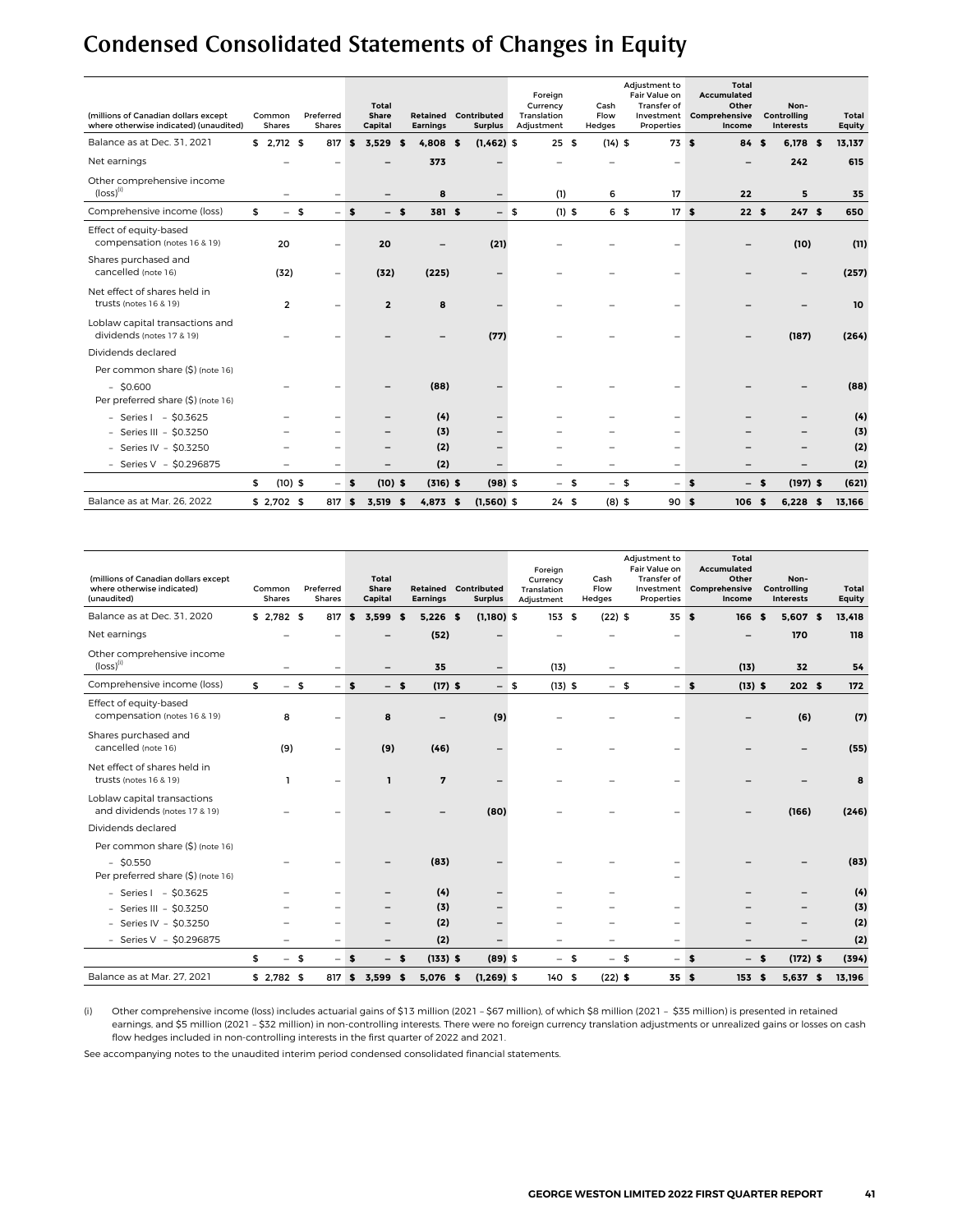# <span id="page-5-0"></span>Condensed Consolidated Statements of Cash Flows

| (unaudited)                                                                   |               | 12 Weeks Ended |
|-------------------------------------------------------------------------------|---------------|----------------|
| (millions of Canadian dollars)                                                | Mar. 26, 2022 | Mar. 27, 2021  |
| <b>Operating Activities</b>                                                   |               |                |
| Net earnings                                                                  | \$<br>615     | \$<br>118      |
| Add (deduct):                                                                 |               |                |
| Net interest expense and other financing charges (note 5)                     | 322           | 546            |
| Income taxes (note 6)                                                         | 229           | 166            |
| Depreciation and amortization                                                 | 549           | 560            |
| Asset impairments, net of recoveries                                          | 3             | L.             |
| Adjustment to fair value of investment properties and assets held for sale    | (291)         | (46)           |
| Change in allowance for credit card receivables (note 9)                      | (5)           | (20)           |
| Change in provisions                                                          | (21)          | (2)            |
| Change in gross credit card receivables (note 9)                              | 115           | 227            |
| Change in non-cash working capital                                            | (602)         | (451)          |
| Income taxes paid                                                             | (191)         | (196)          |
| Interest received                                                             | 18            | 5              |
| Interest received from finance leases                                         | ı             | $\mathbf{1}$   |
| Other                                                                         | 15            | 2              |
| <b>Cash Flows from Operating Activities</b>                                   | 757           | 911            |
| <b>Investing Activities</b>                                                   |               |                |
| Fixed asset and investment properties purchases                               | (126)         | (151)          |
| Intangible asset additions                                                    | (81)          | (84)           |
| Proceeds from disposal of assets                                              |               | 41             |
|                                                                               | 47            |                |
| Lease payments received from finance leases                                   | 3             | $\overline{2}$ |
| Change in short-term investments (note 8)                                     | (83)          | 261            |
| Other                                                                         | (106)         | 54             |
| Cash Flows (used in) from Investing Activities                                | (346)         | 123            |
| <b>Financing Activities</b>                                                   |               |                |
| Change in bank indebtedness                                                   | 198           | 196            |
| Change in short-term debt (note 13)                                           | (50)          | (265)          |
| Change in demand deposits from customers                                      | 12            | 12             |
| Change in other financing                                                     | 7             |                |
| Interest paid                                                                 | (214)         | (244)          |
| Long-term debt - Issued (note 14)                                             | 97            | 30             |
| - Repayments (note 14)                                                        | (176)         | (55)           |
| Cash rent paid on lease liabilities - Interest                                | (42)          | (46)           |
| Cash rent paid on lease liabilities - Principal                               | (104)         | (97)           |
| Share capital - Issued (notes 16 & 19)                                        | 17            | 7              |
| - Purchased and cancelled (note 16)                                           | (47)          | (25)           |
| Loblaw common share capital - Issued (notes 17 & 19)                          | 43            | 7              |
| - Purchased and held in trusts (note 17)                                      | (28)          |                |
| - Purchased and cancelled (note 17)<br>Dividends - To common shareholders     | (115)         | (155)          |
|                                                                               | (81)          | (79)           |
| - To preferred shareholders                                                   | (11)          | (11)           |
| Other                                                                         | (74)          | (63)           |
| <b>Cash Flows used in Financing Activities</b>                                | (568)         | (788)          |
| Effect of foreign currency exchange rate changes on cash and cash equivalents | L             |                |
| Change in Cash and Cash Equivalents                                           | (156)         | 246            |
| Cash and Cash Equivalents, Beginning of Period                                | 2,984         | 2,581          |
| Cash and Cash Equivalents, End of Period                                      | \$<br>2,828   | \$<br>2,827    |
|                                                                               |               |                |

See accompanying notes to the unaudited interim period condensed consolidated financial statements. See note 4. Discontinued Operations for additional cash flow information.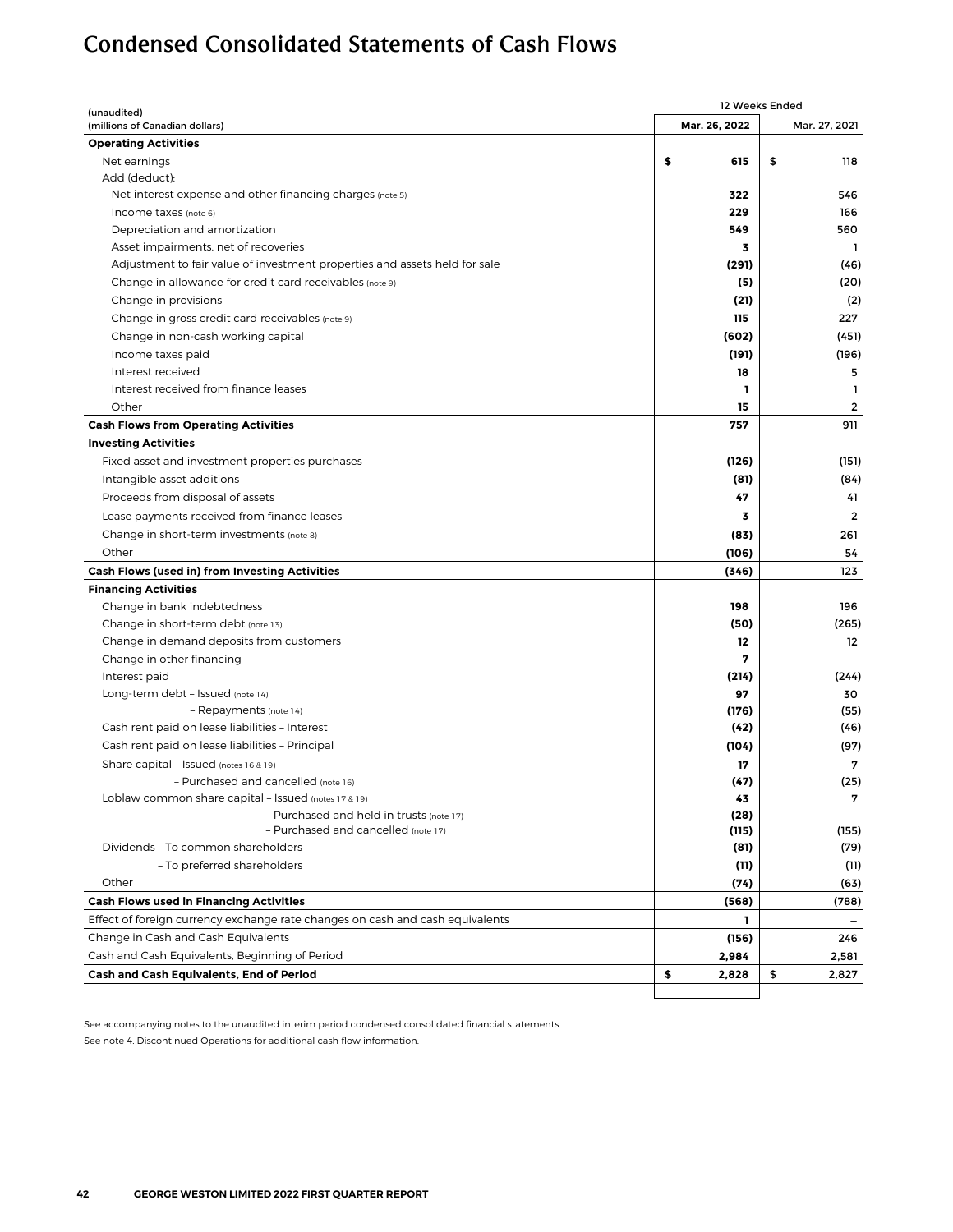### <span id="page-6-0"></span>**Note 1. Nature and Description of the Reporting Entity**

George Weston Limited ("GWL" or the "Company") is a Canadian public company incorporated in 1928, with its registered office located at 22 St. Clair Avenue East, Toronto, Canada M4T 2S5. The Company's parent is Wittington Investments, Limited ("Wittington").

The Company operates through its two reportable operating segments, Loblaw Companies Limited ("Loblaw"), and Choice Properties Real Estate Investment Trust ("Choice Properties"). Other and Intersegment includes eliminations, intersegment adjustments related to the consolidation and cash and short-term investments held by the Company. All other company level activities that are not allocated to the reportable operating segments, such as interest expense, corporate activities and administrative costs are included in Other and Intersegment.

Loblaw has two reportable operating segments, retail and financial services. Loblaw's retail segment consists primarily of food retail and drug retail. Loblaw provides Canadians with grocery, pharmacy, health and beauty, apparel, general merchandise and financial services.

Choice Properties owns, manages and develops a high-quality portfolio of commercial retail, industrial, mixed-use and residential properties across Canada.

In December 2021, the Company completed the sale of the entire Weston Foods bakery business. Refer to note 4, "Discontinued Operations" for details.

Quarterly net earnings are affected by seasonality and the timing of holidays, relative to the Company's interim periods. Accordingly, quarterly performance is not necessarily indicative of annual performance. Historically, Loblaw has earned more revenue in the fourth quarter relative to the preceding quarters in its fiscal year.

### **Note 2. Significant Accounting Policies**

The significant accounting policies and critical accounting estimates and judgments as disclosed in the Company's 2021 audited annual consolidated financial statements have been applied consistently in the preparation of these unaudited interim period condensed consolidated financial statements.

These unaudited interim period condensed consolidated financial statements are presented in Canadian dollars.

**STATEMENT OF COMPLIANCE** These unaudited interim period condensed consolidated financial statements are prepared in accordance with International Accounting Standard 34, "Interim Financial Reporting", as issued by the International Accounting Standards Board. These unaudited interim period condensed consolidated financial statements should be read in conjunction with the Company's 2021 audited annual consolidated financial statements and accompanying notes.

These unaudited interim period condensed consolidated financial statements were approved for issuance by the Company's Board of Directors on May 9, 2022.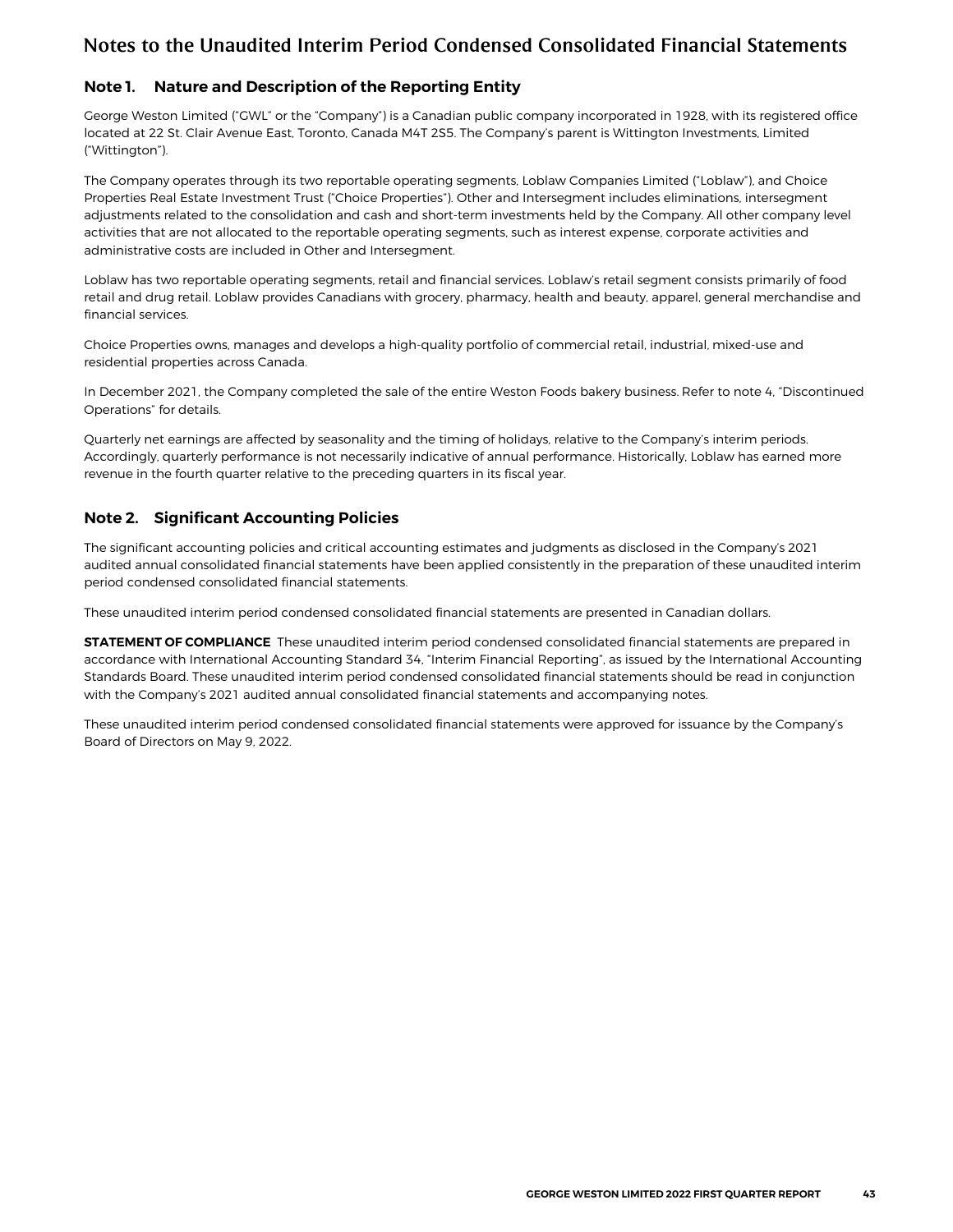### <span id="page-7-0"></span>**Note 3. Subsidiaries**

The table below summarizes the Company's principal subsidiaries. The proportion of ownership interests held equals the voting rights held by the Company. GWL's ownership in Loblaw and Choice Properties is impacted by changes in Loblaw's common share equity and Choice Properties' trust units, respectively.

|                          |                                  |                                            |                       |                                     | As at                 |                                     |                       |
|--------------------------|----------------------------------|--------------------------------------------|-----------------------|-------------------------------------|-----------------------|-------------------------------------|-----------------------|
|                          |                                  |                                            | Mar. 26, 2022         |                                     | Mar. 27. 2021         |                                     | Dec. 31, 2021         |
|                          |                                  | <b>Number</b><br>of shares /<br>units held | Ownership<br>interest | Number<br>of shares /<br>units held | Ownership<br>interest | Number<br>of shares /<br>units held | Ownership<br>interest |
| Loblaw                   | Common shares <sup>(i)</sup>     | 175.273.168                                | 52.6%                 | 180.096.379                         | 52.6%                 | 175,475,019                         | 52.6%                 |
|                          | Class B LP Units <sup>(ii)</sup> | 395.786.525                                | n/a                   | 395.786.525                         | n/a                   | 395.786.525                         | n/a                   |
|                          | Trust Units                      | 50,661,415                                 | n/a                   | 50,661,415                          | n/a                   | 50,661,415                          | n/a                   |
| <b>Choice Properties</b> |                                  | 446.447.940                                | 61.7%                 | 446.447.940                         | 61.8%                 | 446.447.940                         | 61.7%                 |
|                          |                                  |                                            |                       |                                     |                       |                                     |                       |

(i) In 2021, GWL settled the equity forward sale agreement, releasing all Loblaw common shares pledged under the equity forward sale agreement (March 27, 2021 – 9.6 million Loblaw common shares pledged). Additionally, GWL participates in Loblaw's Normal Course Issuer Bid ("NCIB") program, in order to maintain its proportionate percentage ownership (see note 17).

(ii) Class B LP Units ("Exchangeable Units") are economically equivalent to Trust Units, receive distributions equal to the distributions paid on Trust Units and are exchangeable, at the holder's option, into Trust Units.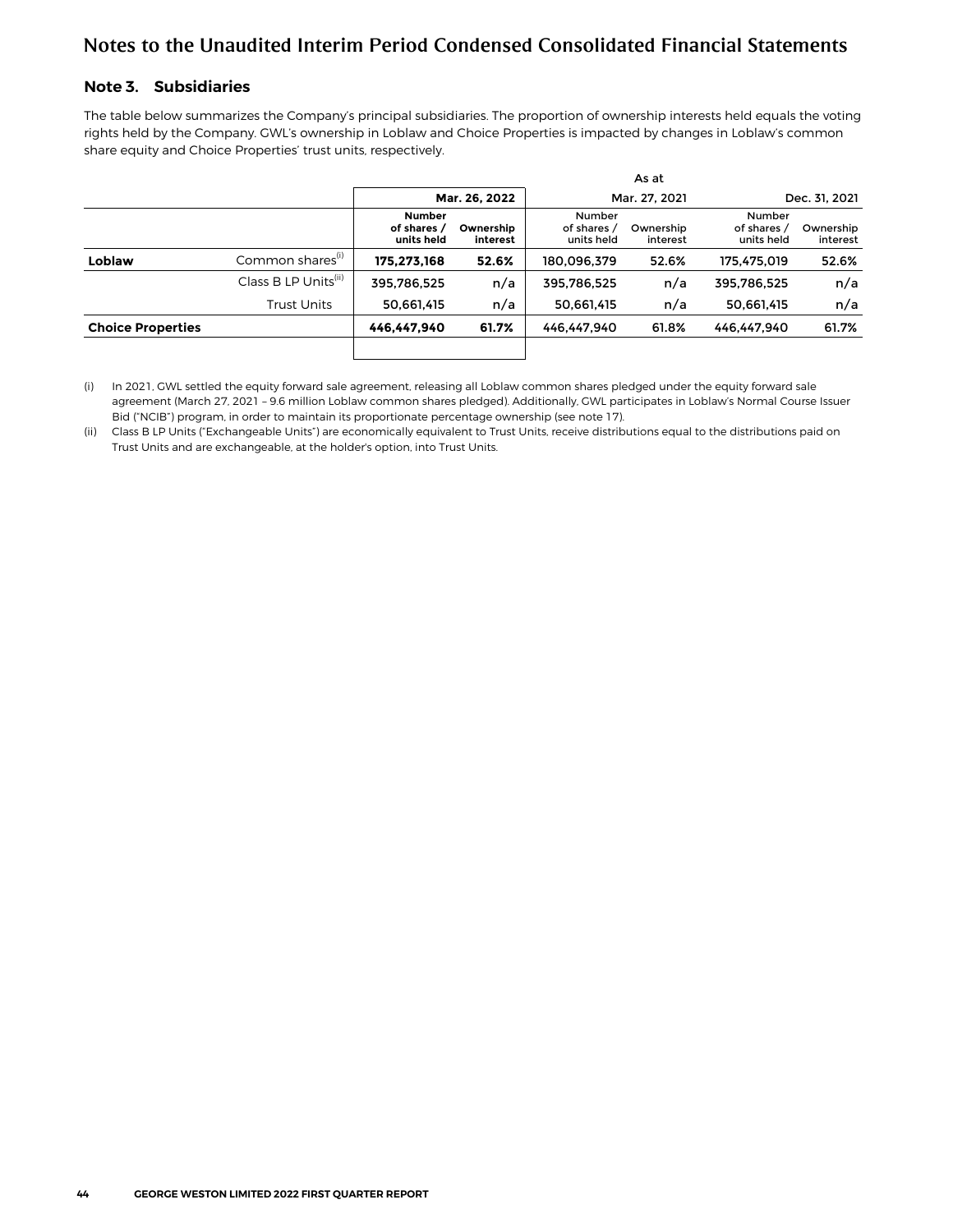#### <span id="page-8-0"></span>**Note 4. Discontinued Operations**

**WESTON FOODS** On December 10, 2021, the Company completed the sale of Weston Foods' fresh and frozen bakery business to FGF Brands Inc. for gross proceeds of \$1,100 million, and on December 29, 2021, the Company completed the sale of Weston Foods' ambient business to affiliated entities of Hearthside Foods Solution, LLC for gross proceeds of \$370 million. In aggregate, the Company sold its entire Weston Foods bakery business for total gross proceeds of \$1,470 million. After closing adjustments, net consideration was \$1,207 million, and a loss on sale of \$317 million, after income taxes, was recorded in discontinued operations in 2021. Net consideration reflects management's best estimate of working capital adjustments and is subject to finalization, in accordance with the sale agreements. There were no adjustments recorded during the first quarter of 2022.

Unless otherwise specified, all other notes to the consolidated financial statements include amounts from both continuing and discontinued operations.

**The results of Discontinued Operations presented in the consolidated statements of earnings is as follows:**

|                                                  |                        |    |                                     |   | 12 Weeks Ended                           |                 |                              |    |                            |
|--------------------------------------------------|------------------------|----|-------------------------------------|---|------------------------------------------|-----------------|------------------------------|----|----------------------------|
|                                                  |                        |    |                                     |   | Mar. 26, 2022                            |                 |                              |    | Mar. 27, 2021              |
| (\$ millions)                                    | Weston<br><b>Foods</b> |    | Intersegment<br><b>Eliminations</b> |   | <b>Discontinued</b><br><b>Operations</b> | Weston<br>Foods | Intersegment<br>Eliminations |    | Discontinued<br>Operations |
| Revenue                                          | \$                     |    |                                     |   |                                          | \$<br>472 \$    | $(137)$ \$                   |    | 335                        |
| <b>Operating Expenses</b>                        |                        |    |                                     |   |                                          |                 |                              |    |                            |
| Cost of inventories sold                         |                        |    |                                     |   |                                          | 345             | (134)                        |    | 211                        |
| Selling, general and administrative expenses     |                        |    |                                     |   |                                          | 127             | (5)                          |    | 122                        |
|                                                  | \$<br>—                | -S | -                                   | S |                                          | \$<br>472 \$    | $(139)$ \$                   |    | 333                        |
| <b>Operating Income</b>                          |                        |    |                                     | S |                                          |                 |                              | \$ | 2                          |
| Net interest expense and other financing charges |                        |    |                                     |   |                                          |                 |                              |    |                            |
| <b>Earnings before Income Taxes</b>              |                        |    |                                     | S |                                          |                 |                              | \$ |                            |
| Income tax expense                               |                        |    |                                     |   |                                          |                 |                              |    |                            |
| <b>Net Earnings from Discontinued Operations</b> |                        |    |                                     | S |                                          |                 |                              | S  |                            |
|                                                  |                        |    |                                     |   |                                          |                 |                              |    |                            |

**The net cash flows used in Discontinued Operations are as follows:**

|                                                                      |               |   | 12 Weeks Ended |               |
|----------------------------------------------------------------------|---------------|---|----------------|---------------|
| (\$ millions)                                                        | Mar. 26, 2022 |   |                | Mar. 27, 2021 |
| Cash flows from operating activities                                 |               |   |                | (3)           |
| Cash flows used in investing activities                              |               | - |                | (13)          |
| Cash flows used in financing activities                              |               | - |                | (1)           |
| Effect of foreign currency rate changes on cash and cash equivalents |               | - |                |               |
| Cash flows used in Discontinued Operations                           |               |   |                | (16)          |
|                                                                      |               |   |                |               |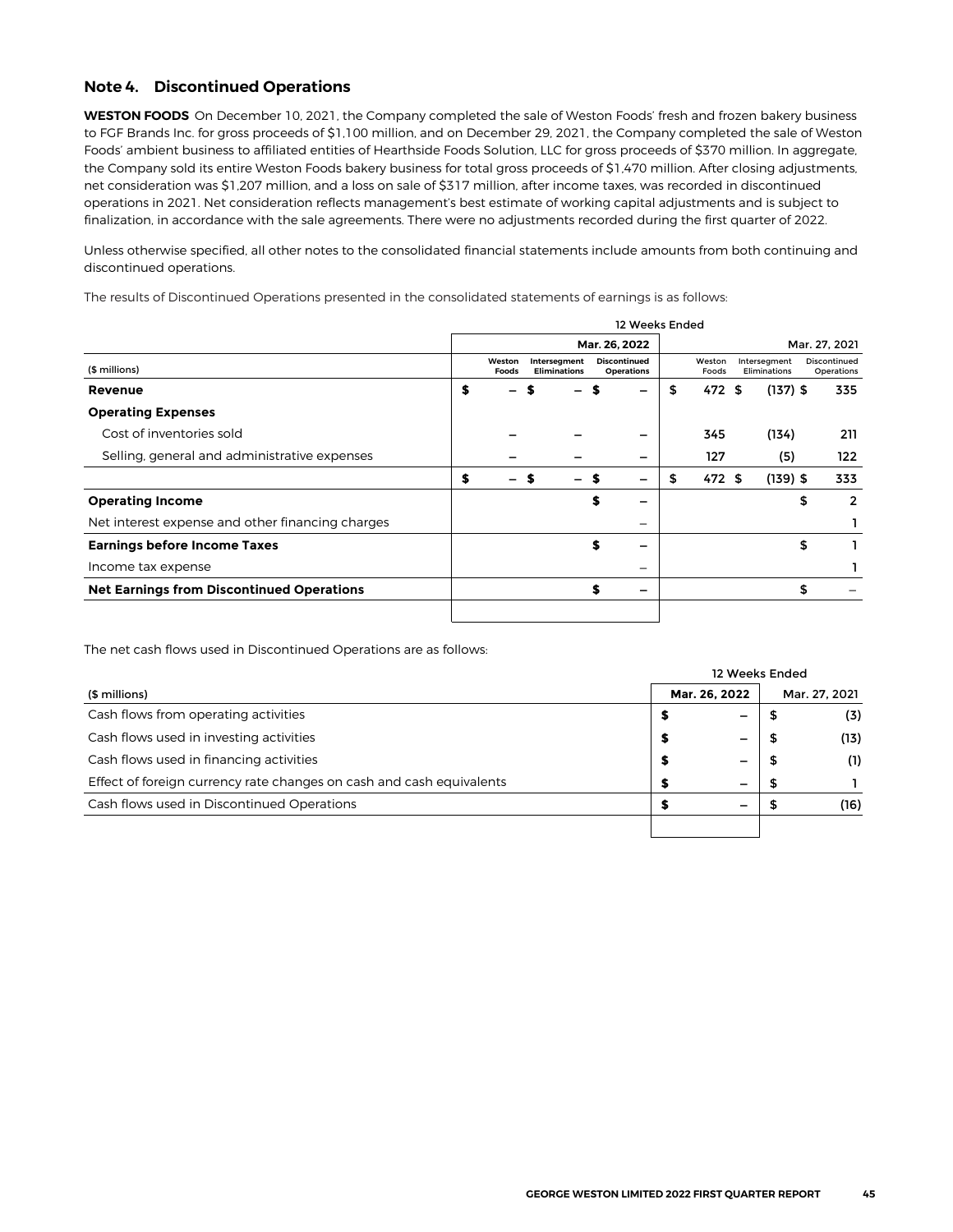### <span id="page-9-0"></span>**Note 5. Net Interest Expense and Other Financing Charges**

The components of net interest expense and other financing charges from continuing operations were as follows:

|                                                                             |    | 12 Weeks Ended |                  |
|-----------------------------------------------------------------------------|----|----------------|------------------|
| (\$ millions)                                                               |    | Mar. 26, 2022  | Mar. 27, 2021(1) |
| Interest expense:                                                           |    |                |                  |
| Long-term debt                                                              | \$ | 130            | \$<br>140        |
| Lease liabilities                                                           |    | 42             | 45               |
| Borrowings related to credit card receivables                               |    | 10             | 9                |
| Trust Unit distributions                                                    |    | 51             | 51               |
| Independent funding trusts                                                  |    | 3              | 3                |
| Post-employment and other long-term employee benefits (note 18)             |    |                | 2                |
| <b>Bank indebtedness</b>                                                    |    |                |                  |
| Financial liabilities (note 15)                                             |    | 11             | 12               |
| Capitalized interest                                                        |    | (1)            | (1)              |
|                                                                             | \$ | 247            | \$<br>261        |
| Interest income:                                                            |    |                |                  |
| Accretion income                                                            | S  | (1)            | \$<br>(1)        |
| Short-term interest income                                                  |    | (6)            | (4)              |
|                                                                             | S  | (7)            | \$<br>(5)        |
| Forward sale agreement <sup>(ii)</sup>                                      | S  |                | \$<br>50         |
| Fair value adjustment of the Trust Unit liability (note 20)                 |    | 93             | 239              |
| Recovery related to Glenhuron Bank Limited (note 6)                         |    | (11)           |                  |
| Net interest expense and other financing charges from Continuing Operations | \$ | 322            | \$<br>545        |
|                                                                             |    |                |                  |

(i) Certain comparative figures have been restated to conform with current year presentation.

(ii) In the second quarter of 2021, the Company began to settle the net debt associated with the equity forward sale agreement, and was fully settled in the fourth quarter of 2021. Included in the first quarter of 2021 is a charge of \$53 million related to the fair value adjustment of the forward sale agreement for the Loblaw common shares. The fair value adjustment of the forward sale agreement results from changes in the value of the underlying Loblaw common shares. Also included in the first quarter of 2021 is forward accretion income of \$8 million and the forward fee of \$5 million associated with the forward sale agreement.

### **Note 6. Income Taxes**

For the first quarter of 2022, income tax expense from continuing operations was \$229 million (2021 – \$165 million) and the effective tax rate was 27.1% (2021 – 58.3%). The decrease was primarily attributable to a decrease in the non-taxable fair value adjustment of the Trust Unit liability, the recovery of income taxes related to Glenhuron Bank Limited ("Glenhuron") and the impact of certain non-deductible items.

Loblaw had been reassessed by the Canada Revenue Agency and the Ontario Ministry of Finance on the basis that certain income earned by Glenhuron, a wholly owned Barbadian subsidiary of Loblaw that was wound up in 2013, should be treated, and taxed, as income in Canada. In 2021, the Supreme Court of Canada ("Supreme Court") ruled in favour of Loblaw on the Glenhuron matter. As a result of related assessments received during the first quarter of 2022, Loblaw reversed in the quarter \$35 million of previously recorded charges, of which \$33 million is recorded as income tax recovery and \$2 million is recorded as interest income. In addition, interest of \$9 million, before taxes, was recorded in respect of interest income earned on expected cash tax refunds (see note 21).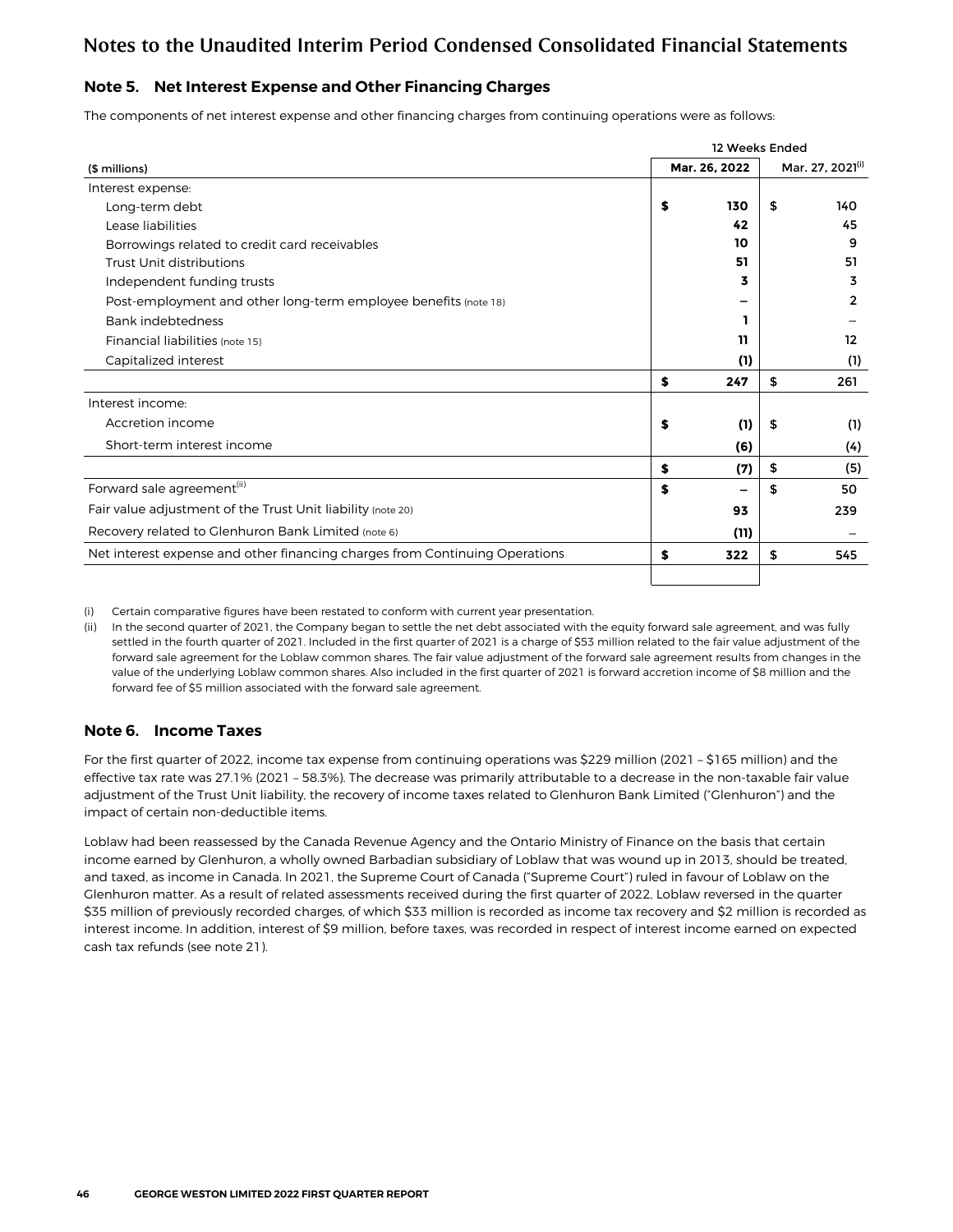## <span id="page-10-0"></span>**Note 7. Basic and Diluted Net Earnings per Common Share**

|                                                                                                                   | 12 Weeks Ended |                  |
|-------------------------------------------------------------------------------------------------------------------|----------------|------------------|
| (\$ millions except where otherwise indicated)                                                                    | Mar. 26, 2022  | Mar. 27, 2021(i) |
| Net earnings (loss) attributable to shareholders of the Company                                                   | \$<br>373      | \$<br>(52)       |
| Less: Discontinued Operations (note 4)                                                                            |                |                  |
| Net earnings (loss) from continuing operations attributable to shareholders of the Company                        | 373            | (52)             |
| Prescribed dividends on preferred shares in share capital                                                         | (10)           | (10)             |
| Net earnings (loss) from continuing operations available to common shareholders of the<br>Company                 | \$<br>363      | \$<br>(62)       |
| Reduction in net earnings due to dilution at Loblaw                                                               | (2)            | (1)              |
| Net earnings (loss) from continuing operations available to common shareholders<br>for diluted earnings per share | \$<br>361      | \$<br>(63)       |
| Weighted average common shares outstanding (in millions) (note 16)                                                | 146.7          | 152.1            |
| Dilutive effect of equity-based compensation <sup>(ii)</sup> (in millions)                                        | 0.6            |                  |
| Diluted weighted average common shares outstanding (in millions)                                                  | 147.3          | 152.1            |
| Net earnings (loss) per common share - Basic (\$)                                                                 |                |                  |
| <b>Continuing Operations</b>                                                                                      | \$<br>2.47     | \$<br>(0.41)     |
| <b>Discontinued Operations</b>                                                                                    | \$             | \$               |
| Net earnings (loss) per common share - Diluted (\$)                                                               |                |                  |
| <b>Continuing Operations</b>                                                                                      | \$<br>2.45     | \$<br>(0.41)     |
| <b>Discontinued Operations</b>                                                                                    | \$             | \$               |
|                                                                                                                   |                |                  |

(i) Certain comparative figures have been restated to conform with current year presentation.

(ii) In the first quarter of 2022, nominal (2021 – 1.9 million) potentially dilutive instruments, were excluded from the computation of diluted net earnings (loss) per common share as they were anti-dilutive.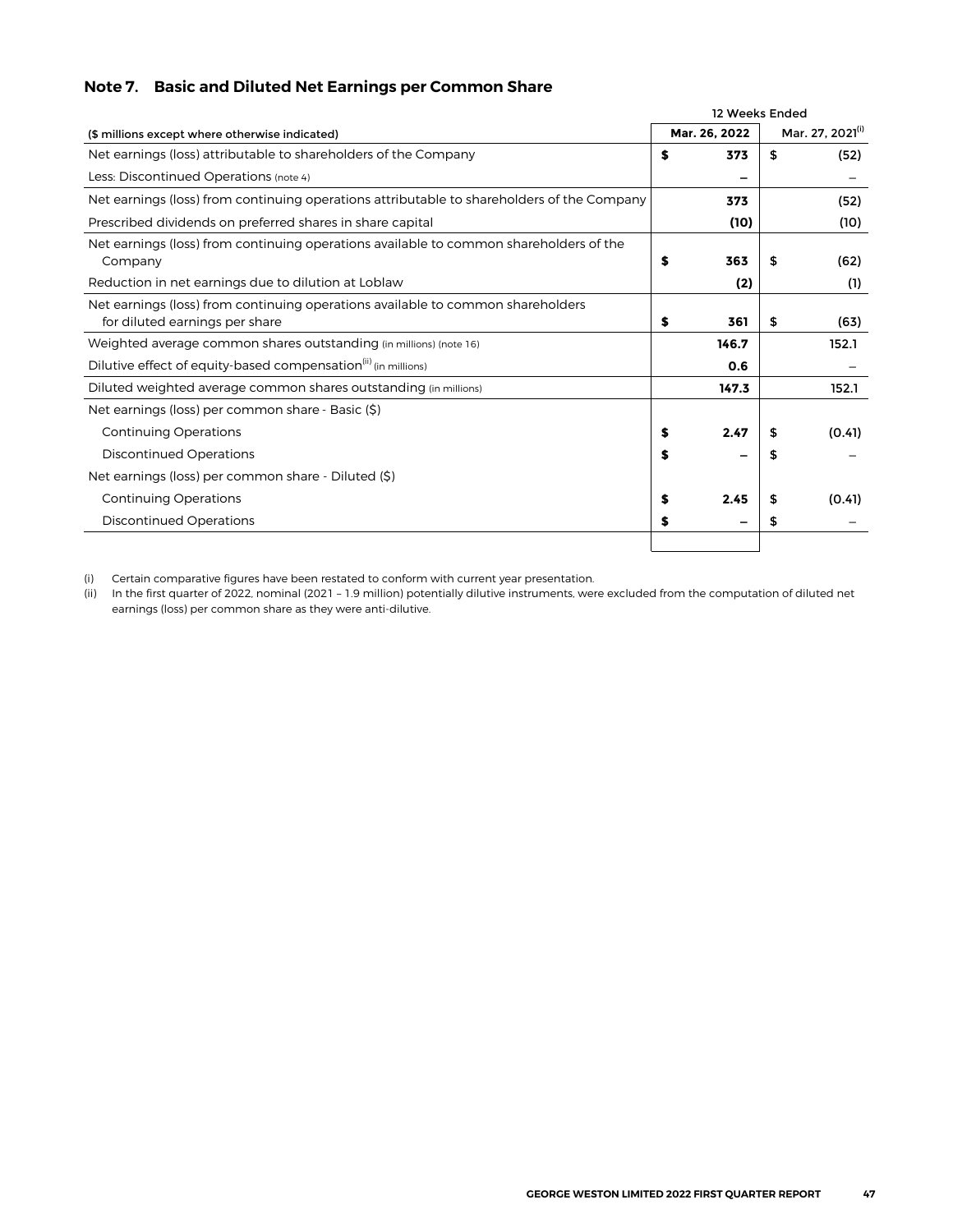### <span id="page-11-0"></span>**Note 8. Cash and Cash Equivalents, Short-Term Investments and Security Deposits**

The components of cash and cash equivalents, short-term investments and security deposits were as follows:

#### **CASH AND CASH EQUIVALENTS**

|                                    | As at |               |    |               |    |               |  |  |  |  |
|------------------------------------|-------|---------------|----|---------------|----|---------------|--|--|--|--|
| (\$ millions)                      |       | Mar. 26, 2022 |    | Mar. 27, 2021 |    | Dec. 31, 2021 |  |  |  |  |
| Cash                               | \$    | 832           | \$ | 993           | \$ | 1.255         |  |  |  |  |
| Cash equivalents:                  |       |               |    |               |    |               |  |  |  |  |
| Government treasury bills          |       | 717           |    | 883           |    | 632           |  |  |  |  |
| Bankers' acceptances               |       | 1,256         |    | 944           |    | 1.073         |  |  |  |  |
| Corporate commercial paper         |       | $\mathbf{2}$  |    | 7             |    | 3             |  |  |  |  |
| Guaranteed investment certificates |       | 21            |    |               |    | 21            |  |  |  |  |
| Cash and cash equivalents          | \$    | 2,828         | \$ | 2,827         | \$ | 2,984         |  |  |  |  |
|                                    |       |               |    |               |    |               |  |  |  |  |

#### **SHORT-TERM INVESTMENTS**

|                                           | As at         |     |   |     |   |     |  |  |  |  |               |  |  |               |
|-------------------------------------------|---------------|-----|---|-----|---|-----|--|--|--|--|---------------|--|--|---------------|
| (\$ millions)                             | Mar. 26, 2022 |     |   |     |   |     |  |  |  |  | Mar. 27, 2021 |  |  | Dec. 31, 2021 |
| Government treasury bills                 |               | 928 | 5 | 228 | S | 776 |  |  |  |  |               |  |  |               |
| Bankers' acceptances                      |               | 31  |   | 60  |   | 97  |  |  |  |  |               |  |  |               |
| Corporate commercial paper                | -             |     |   |     |   |     |  |  |  |  |               |  |  |               |
| <b>Guaranteed Investment Certificates</b> |               |     |   | 26  |   | 5   |  |  |  |  |               |  |  |               |
| Short-term investments                    |               | 962 |   | 314 |   | 879 |  |  |  |  |               |  |  |               |
|                                           |               |     |   |     |   |     |  |  |  |  |               |  |  |               |

#### **SECURITY DEPOSITS**

|                           | As at |               |               |    |   |               |  |  |  |
|---------------------------|-------|---------------|---------------|----|---|---------------|--|--|--|
| (\$ millions)             |       | Mar. 26, 2022 | Mar. 27, 2021 |    |   | Dec. 31, 2021 |  |  |  |
| Cash                      |       | 48            |               | 56 | 5 | 46            |  |  |  |
| Government treasury bills |       | 29            |               | 19 |   | 29            |  |  |  |
| Total security deposits   |       | 77            |               | 75 |   | 75            |  |  |  |
|                           |       |               |               |    |   |               |  |  |  |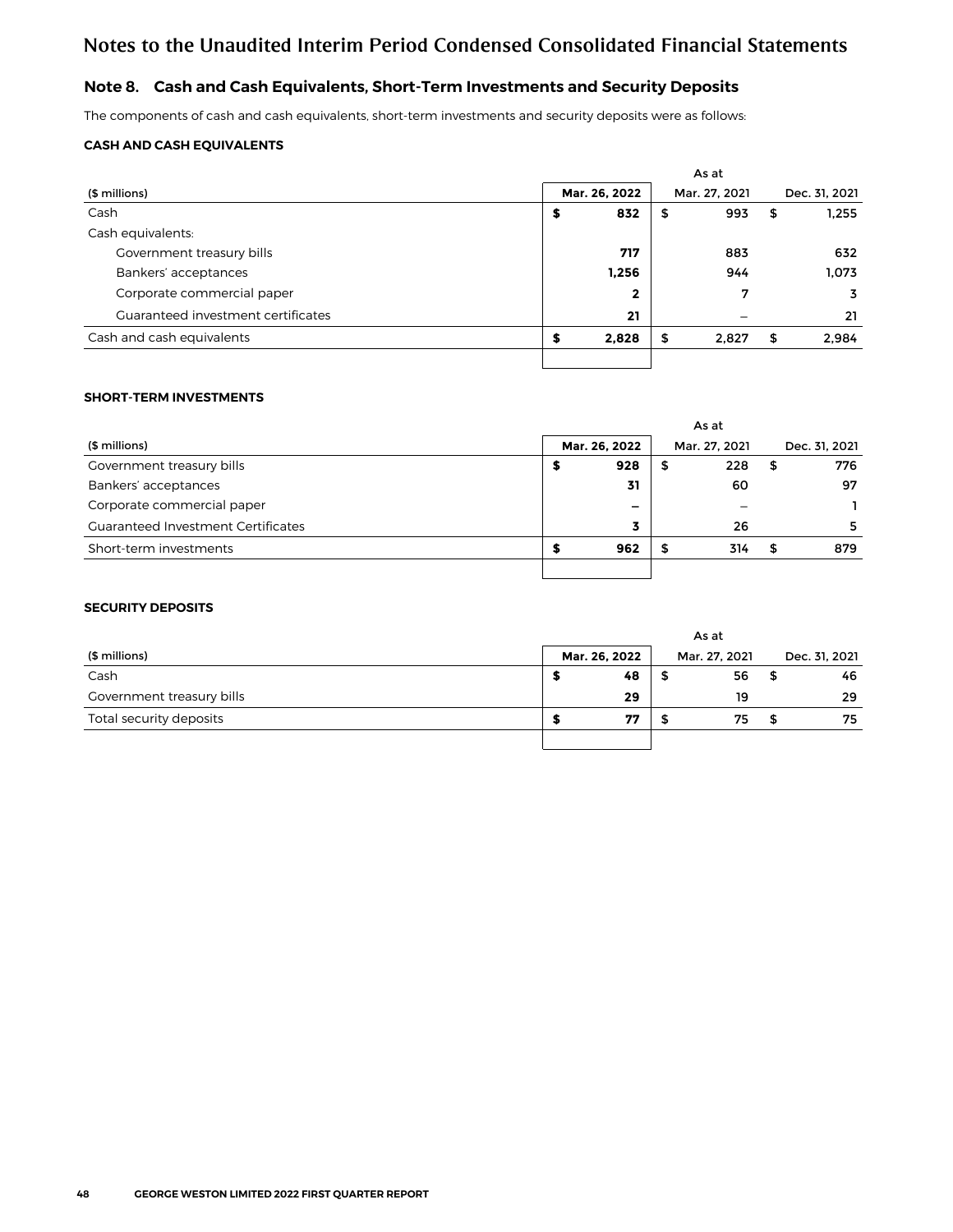### <span id="page-12-0"></span>**Note 9. Credit Card Receivables**

The components of credit card receivables were as follows:

|                                                                  | As at         |       |               |       |    |               |  |  |  |  |
|------------------------------------------------------------------|---------------|-------|---------------|-------|----|---------------|--|--|--|--|
| (\$ millions)                                                    | Mar. 26, 2022 |       | Mar. 27, 2021 |       |    | Dec. 31, 2021 |  |  |  |  |
| Gross credit card receivables                                    | s             | 3,533 | -\$           | 3.119 | \$ | 3.648         |  |  |  |  |
| Allowance for credit card receivables                            |               | (200) |               | (217) |    | (205)         |  |  |  |  |
| Credit card receivables                                          |               | 3.333 | 5             | 2.902 | 5  | 3,443         |  |  |  |  |
| Securitized to independent securitization trusts:                |               |       |               |       |    |               |  |  |  |  |
| Securitized to Eagle Credit Card Trust <sup>®</sup> (note 14)    | \$            | 1,350 | S             | 1.050 | S  | 1.350         |  |  |  |  |
| Securitized to Other Independent Securitization Trusts (note 13) |               | 400   |               | 300   |    | 450           |  |  |  |  |
| Total securitized to independent securitization trusts           |               | 1.750 | 5             | 1.350 | S  | 1,800         |  |  |  |  |
|                                                                  |               |       |               |       |    |               |  |  |  |  |

Loblaw, through President's Choice Bank ("PC Bank"), participates in various securitization programs that provide a source of funds for the operation of its credit card business. PC Bank maintains and monitors a co-ownership interest in credit card receivables with independent securitization trusts, including *Eagle* and the Other Independent Securitization Trusts, in accordance with its financing requirements.

The associated liability of *Eagle* is recorded in long-term debt (see note 14). The associated liabilities of credit card receivables securitized to the Other Independent Securitization Trusts are recorded in short-term debt (see note 13).

During the first quarter of 2022, PC Bank recorded a \$50 million net decrease of co-ownership interest in the securitized receivables held with the Other Independent Securitization Trusts.

As at the end of the first quarter of 2022, the aggregate gross potential liability under letters of credit for the benefit of the Other Independent Securitization Trusts was \$36 million (March 27, 2021 – \$27 million; December 31, 2021 – \$41 million), which represented 9% (March 27, 2021 – 9%; December 31, 2021 – 9%) of the securitized credit card receivables amount.

Under its securitization programs, PC Bank is required to maintain, at all times, a credit card receivable pool balance equal to a minimum of 107% of the outstanding securitized liability. PC Bank was in compliance with this requirement as at the end of the first quarter of 2022 and throughout the quarter.

### **Note 10. Inventories**

The components of inventories were as follows:

|                            | As at |               |               |       |    |               |  |  |  |  |
|----------------------------|-------|---------------|---------------|-------|----|---------------|--|--|--|--|
| (\$ millions)              |       | Mar. 26, 2022 | Mar. 27. 2021 |       |    | Dec. 31, 2021 |  |  |  |  |
| Finished goods             |       | 5,288         | \$            | 5,340 | \$ | 5,166         |  |  |  |  |
| Raw materials and supplies |       | -             |               | 64    |    |               |  |  |  |  |
| Inventories                |       | 5,288         | \$            | 5.404 | \$ | 5,166         |  |  |  |  |
|                            |       |               |               |       |    |               |  |  |  |  |

As at the end of the first quarter of 2022, Loblaw recorded an inventory provision of \$68 million (March 27, 2021 – \$41 million; December 31, 2021 – \$67 million) for the write-down of inventories below cost to net realizable value. The write-down was included in cost of inventories sold. There were no reversals of previously recorded write-downs of inventories during the quarters ended March 26, 2022 and March 27, 2021.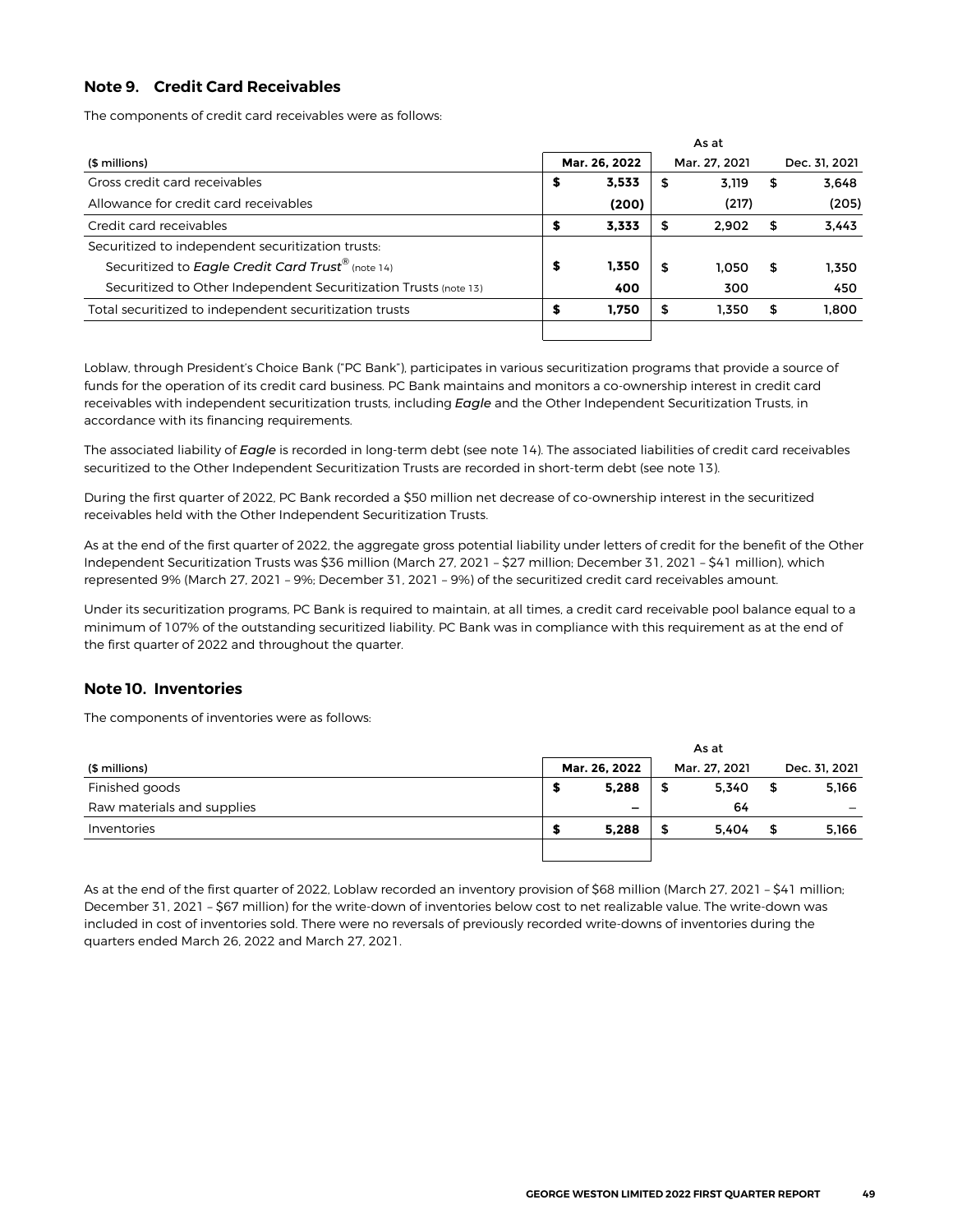### <span id="page-13-0"></span>**Note 11. Assets Held for Sale**

|                          | As at |               |               |    |    |               |  |  |  |  |
|--------------------------|-------|---------------|---------------|----|----|---------------|--|--|--|--|
| (\$ millions)            |       | Mar. 26, 2022 | Mar. 27, 2021 |    |    | Dec. 31, 2021 |  |  |  |  |
| Loblaw                   | Ð     | 101           | 5             | 99 | \$ | 91            |  |  |  |  |
| <b>Choice Properties</b> |       | 739           |               |    |    |               |  |  |  |  |
| Assets Held for Sale     | æ     | 840           | S             | 99 |    | 91            |  |  |  |  |
|                          |       |               |               |    |    |               |  |  |  |  |

**LOBLAW** Loblaw classifies certain assets, primarily land and buildings, that it intends to dispose of in the next 12 months, as assets held for sale. These assets were either originally used in Loblaw's retail business segment or held in investment properties. In the first quarter of 2022, Loblaw recorded a gain of \$19 million (2021 – net gain of \$5 million) from the sale of these assets. On consolidation, the gain recognized in the first quarter of 2022 was reversed as it was an intercompany transaction. No fair value changes or impairment charges were recognized on assets held for sale in the first quarters of 2022 and 2021.

**CHOICE PROPERTIES** Subsequent to the end of the Company's first quarter of 2022, on March 31, 2022, Choice Properties disposed of its interests in a portfolio of six office properties to Allied Properties Real Estate Investment Trust ("Allied"). The consideration received consisted of 11,809,145 exchangeable Class B limited partnership units of Allied Properties Exchangeable Limited Partnership ("Allied Class B Units"), an affiliated entity of Allied, with a fair value of \$551 million on the transaction date, and a promissory note with a fair value of \$193 million (face value of \$200 million). Following the transaction, Choice Properties holds approximately an 8.5% effective interest in Allied through its ownership of the Allied Class B Units. Choice Properties does not have significant influence over Allied.

The Allied Class B Units are exchangeable into, and are economically equivalent to, the publicly traded trust units of Allied ("Allied Units"), and were accompanied by a corresponding number of special voting units of Allied. There are no restrictions on the exchange of Allied Class B Units into Allied Units, but the Allied Units (if exchanged) are subject to a lock-up from the closing of the transaction, such that 25% of the Allied Class B Units or Allied Units, as applicable, will be released from lock up every three months following the first anniversary of closing of the transaction. As a holder of the Allied Class B Units, Choice Properties is entitled to distributions paid by Allied.

The promissory note is secured by the six office assets and bears interest at a rate of 1% for the remainder of the 2022 calendar year and 2% subsequently until its maturity on December 31, 2023.

At the end of the first quarter of 2022, these properties were classified as Assets Held for Sale on the Company's consolidated balance sheet.

### **Note 12. Other Assets**

The components of other assets were as follows:

|                                                                                        | As at |               |    |                              |    |                              |  |  |  |  |
|----------------------------------------------------------------------------------------|-------|---------------|----|------------------------------|----|------------------------------|--|--|--|--|
| (\$ millions)                                                                          |       | Mar. 26, 2022 |    | Mar. 27. 2021 <sup>(i)</sup> |    | Dec. 31, 2021 <sup>(i)</sup> |  |  |  |  |
| Sundry investments and other receivables                                               | \$    | 217           | \$ | 132                          | \$ | 206                          |  |  |  |  |
| Net accrued benefit plan asset (note 18)                                               |       | 467           |    | 231                          |    | 495                          |  |  |  |  |
| Finance lease receivable                                                               |       | 69            |    | 77                           |    | 70                           |  |  |  |  |
| Mortgages, loans and notes receivable                                                  |       | 207           |    | 152                          |    | 185                          |  |  |  |  |
| Other                                                                                  |       | 210           |    | 167                          |    | 137                          |  |  |  |  |
| Fair value of equity forward                                                           |       | -             |    | 585                          |    |                              |  |  |  |  |
| <b>Total Other Assets</b>                                                              | \$    | 1,170         | \$ | 1.344                        | \$ | 1,093                        |  |  |  |  |
| Current portion of mortgages, loans, note and finance lease receivable <sup>(ii)</sup> |       | (93)          |    | (43)                         |    | (78)                         |  |  |  |  |
| Current portion of fair value of equity forward <sup>(iii)</sup>                       |       | -             |    | (46)                         |    |                              |  |  |  |  |
| <b>Other Assets</b>                                                                    | S     | 1.077         | \$ | 1.255                        | \$ | 1.015                        |  |  |  |  |
|                                                                                        |       |               |    |                              |    |                              |  |  |  |  |

(i) Certain comparative figures have been restated to conform with current year presentation.

(ii) Current portion of mortgages, loans, note and finance lease receivable is included in prepaid expenses and other assets in the consolidated balance sheets.

(iii) Current portion of fair value of equity forward is included in prepaid expenses and other assets in the consolidated balance sheets.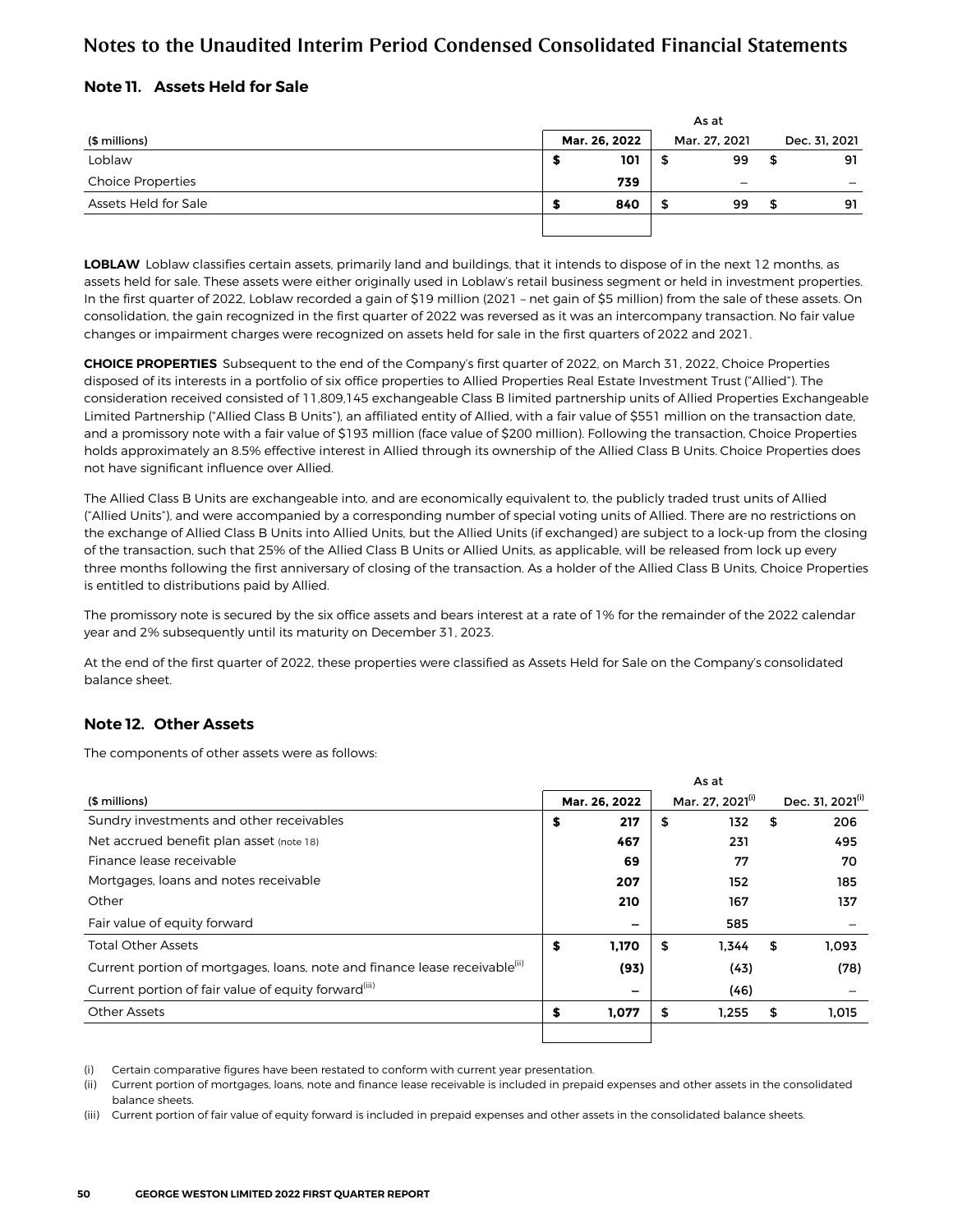### <span id="page-14-0"></span>**Note 13. Short-Term Debt**

The components of short-term debt were as follows:

| (\$ millions)                                    |  | Mar. 26, 2022 |   | Mar. 27, 2021 | Dec. 31, 2021 |     |  |
|--------------------------------------------------|--|---------------|---|---------------|---------------|-----|--|
| Other Independent Securitization Trusts (note 9) |  | 400           | ъ | 300           |               | 450 |  |
| Series B Debentures                              |  | -             |   | 770           |               |     |  |
| Short-term debt                                  |  | 400           | S | 1.070         | S             | 450 |  |
|                                                  |  |               |   |               |               |     |  |

**OTHER INDEPENDENT SECURITIZATION TRUSTS** The outstanding short-term debt balances relate to credit card receivables securitized to the Other Independent Securitization Trusts with recourse (see note 9).

#### **Note 14. Long-Term Debt**

The components of long-term debt were as follows:

|                                            |               | As at         |               |
|--------------------------------------------|---------------|---------------|---------------|
| (\$ millions)                              | Mar. 26, 2022 | Mar. 27, 2021 | Dec. 31, 2021 |
| Debentures                                 | \$<br>9,887   | \$<br>10,504  | \$<br>9,888   |
| Long-term debt secured by mortgage         | 1,052         | 1,225         | 1,112         |
| Construction loans                         | 16            | 5             | 13            |
| <b>Guaranteed Investment Certificates</b>  | 1,023         | 1,159         | 996           |
| Independent Securitization Trusts (note 9) | 1,350         | 1,050         | 1,350         |
| Independent funding trusts                 | 573           | 514           | 570           |
| Committed credit facilities                | 55            |               | 121           |
| Transaction costs and other                | (37)          | (38)          | (40)          |
| Total long-term debt                       | \$<br>13,919  | \$<br>14,419  | \$<br>14,010  |
| Long-term debt due within one year         | (1,865)       | (1, 244)      | (1,520)       |
| Long-term debt                             | \$<br>12,054  | \$<br>13,175  | \$<br>12,490  |
|                                            |               |               |               |

The Company, Loblaw and Choice Properties are required to comply with certain financial covenants for various debt instruments. As at the end of and throughout the first quarter of 2022, the Company, Loblaw and Choice Properties were in compliance with the financial covenants.

**DEBENTURES** There were no debentures issued or repaid in the first quarters of 2022 and 2021.

**GUARANTEED INVESTMENT CERTIFICATES ("GICs")** The following table summarizes PC Bank's GIC activity, before commissions, for the periods ended as follows:

|                              | 12 Weeks Ended |               |               |       |  |  |  |  |  |
|------------------------------|----------------|---------------|---------------|-------|--|--|--|--|--|
| (\$ millions)                |                | Mar. 26, 2022 | Mar. 27, 2021 |       |  |  |  |  |  |
| Balance, beginning of period | 5              | 996           | 5             | 1,185 |  |  |  |  |  |
| GICs issued                  |                | 34            |               |       |  |  |  |  |  |
| GICs matured                 |                | (7)           |               | (27)  |  |  |  |  |  |
| Balance, end of period       | 5              | 1,023         | 5             | 1,159 |  |  |  |  |  |
|                              |                |               |               |       |  |  |  |  |  |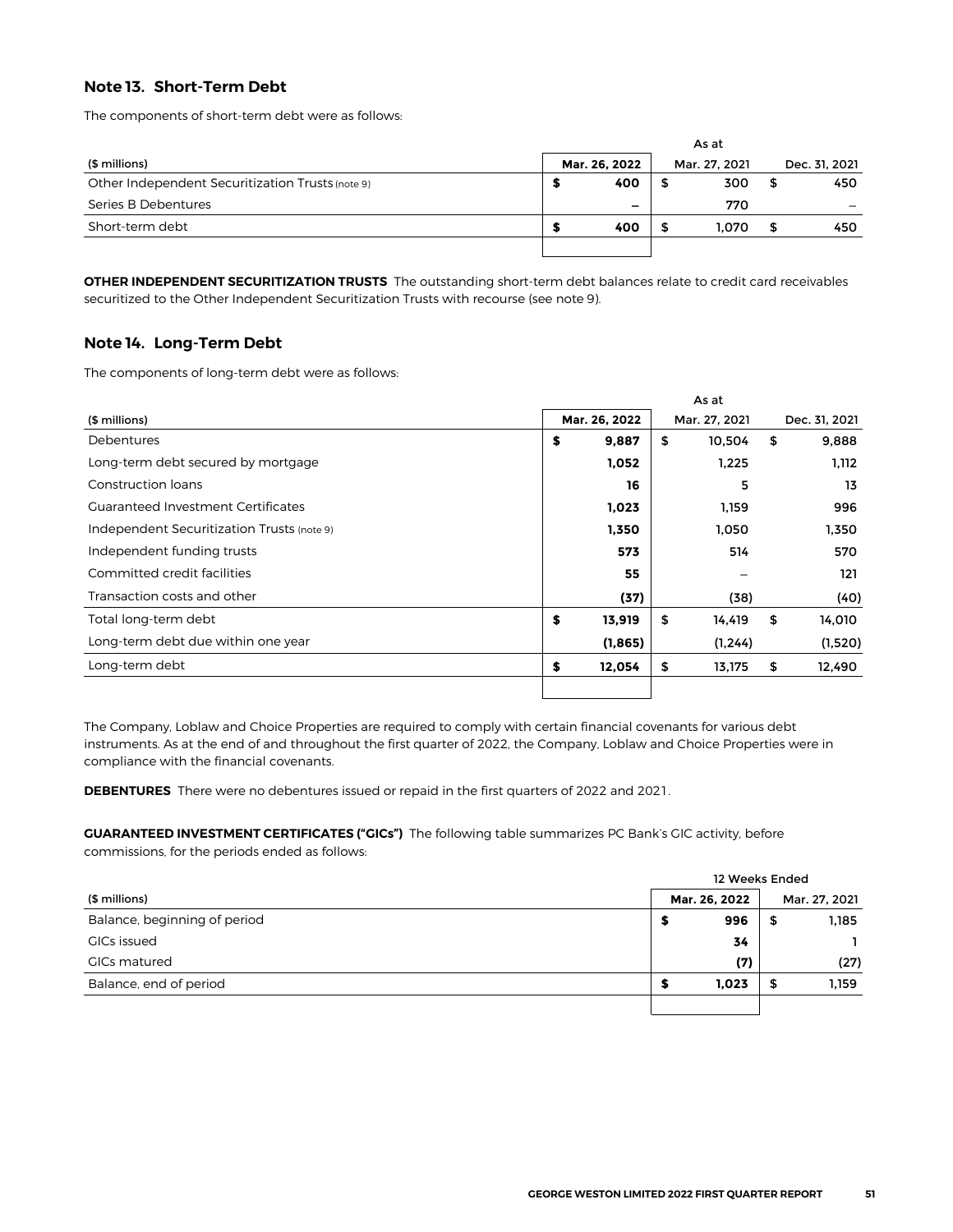**INDEPENDENT FUNDING TRUSTS** Loblaw provides credit enhancement in the form of a standby letter of credit for the benefit of the independent funding trusts in the amount of \$64 million (March 27, 2021 and December 31, 2021 – \$64 million), representing not less than 10% (March 27, 2021 and December 31, 2021 – not less than 10%) of the principal amount of loans outstanding.

The revolving committed credit facility that is the source of funding to the independent funding trusts has a maturity date of May 27, 2022. Subsequent to the end of the first quarter of 2022, Loblaw extended the maturity date to April 14, 2025 with all other terms and conditions remaining substantially the same.

**COMMITTED CREDIT FACILITIES** The components of the committed lines of credit available were as follows:

|                                   |                      |               |                                   |               |                          |    |                          |               | As at                      |    |                     |   |              |
|-----------------------------------|----------------------|---------------|-----------------------------------|---------------|--------------------------|----|--------------------------|---------------|----------------------------|----|---------------------|---|--------------|
|                                   |                      | Mar. 26, 2022 |                                   | Mar. 27, 2021 |                          |    |                          | Dec. 31, 2021 |                            |    |                     |   |              |
| (\$ millions)                     | <b>Maturity Date</b> |               | <b>Available</b><br><b>Credit</b> |               | <b>Drawn</b>             |    | Available<br>Credit      |               | Drawn                      |    | Available<br>Credit |   | <b>Drawn</b> |
| George Weston                     | September 13, 2024   |               | 350                               | - \$          | -                        | \$ | $\overline{\phantom{0}}$ | - \$          | $\overline{\phantom{m}}$   | \$ | 350                 | S | 121          |
| Loblaw                            | October 7, 2023      |               | 1.000                             |               | $\overline{\phantom{0}}$ |    | 1.000                    |               | $\qquad \qquad$            |    | 1.000               |   |              |
| <b>Choice Properties</b>          | June 24, 2026        |               | 1.500                             |               | 55                       |    | 1.500                    |               | $\qquad \qquad \  \  \, -$ |    | 1.500               |   |              |
| Total committed credit facilities |                      |               | 2,850                             | S             | 55                       | \$ | 2,500                    | - \$          | $\qquad \qquad -$          | S  | 2,850               |   | 121          |
|                                   |                      |               |                                   |               |                          |    |                          |               |                            |    |                     |   |              |

These facilities contain certain financial covenants.

In the third quarter of 2021, GWL entered into a \$350 million revolving committed credit facility provided by a syndicate of lenders with a maturity date of September 13, 2024. As at December 31, 2021, \$121 million was drawn on the facility which was repaid in the first quarter of 2022. As at March 26, 2022, no amounts were drawn on the facility.

**LONG-TERM DEBT DUE WITHIN ONE YEAR** The components of long-term debt due within one year were as follows:

|                                    | As at         |       |      |       |    |       |  |               |  |               |
|------------------------------------|---------------|-------|------|-------|----|-------|--|---------------|--|---------------|
| (\$ millions)                      | Mar. 26, 2022 |       |      |       |    |       |  | Mar. 27, 2021 |  | Dec. 31, 2021 |
| Debentures                         | \$            | 670   | - \$ | 532   | \$ | 296   |  |               |  |               |
| <b>GICs</b>                        |               | 204   |      | 576   |    | 182   |  |               |  |               |
| Independent Securitization Trusts  |               | 250   |      |       |    | 250   |  |               |  |               |
| Independent funding trusts         |               | 573   |      |       |    | 570   |  |               |  |               |
| Long-term debt secured by mortgage |               | 163   |      | 131   |    | 217   |  |               |  |               |
| <b>Construction Loans</b>          |               | 5     |      | 5     |    | 5     |  |               |  |               |
| Long-term debt due within one year |               | 1.865 | \$   | 1.244 | \$ | 1,520 |  |               |  |               |
|                                    |               |       |      |       |    |       |  |               |  |               |

**RECONCILIATION OF LONG-TERM DEBT** The following table reconciles the changes in cash flows from/(used in) long-term debt financing activities for the periods ended as indicated:

|                                                          | 12 Weeks Ended |               |   |               |
|----------------------------------------------------------|----------------|---------------|---|---------------|
| (\$ millions)                                            |                | Mar. 26, 2022 |   | Mar. 27, 2021 |
| Long-term debt, beginning of period                      |                | 14.010        | 5 | 14.443        |
| Long-term debt issuances <sup>(1)</sup>                  |                | 97            |   | 30            |
| Long-term debt repayments                                |                | (176)         |   | (55)          |
| Total cash flow from long-term debt financing activities |                | (79)          |   | (25)          |
| Other non-cash changes                                   |                | (12)          |   |               |
| Total long-term debt, end of period                      |                | 13.919        | S | 14.419        |
|                                                          |                |               |   |               |

(i) Includes net movements from the independent funding trusts, which are revolving debt instruments.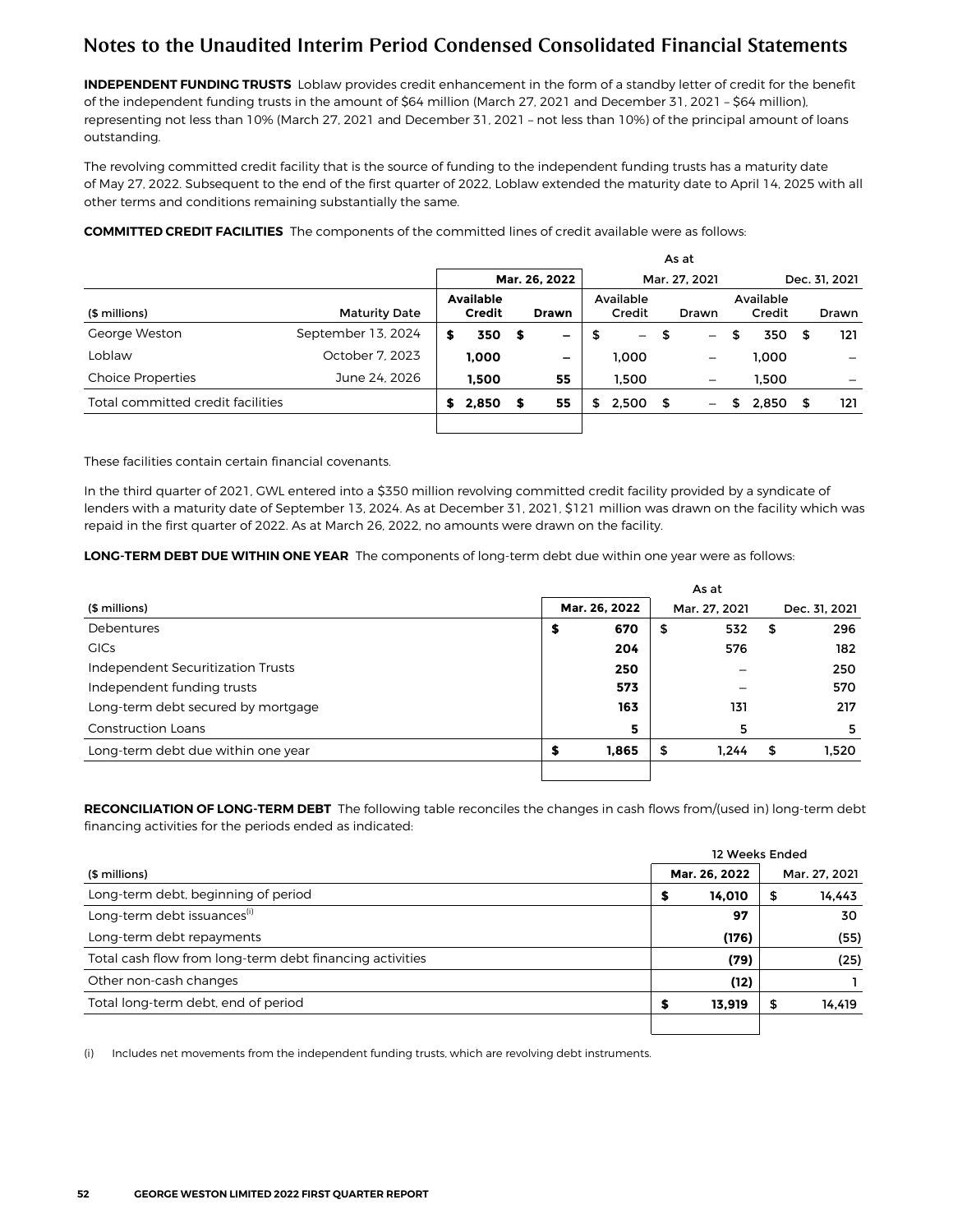### <span id="page-16-0"></span>**Note 15. Other Liabilities**

The components of other liabilities were as follows:

|                                               |   |               |    | As at         |               |
|-----------------------------------------------|---|---------------|----|---------------|---------------|
| (\$ millions)                                 |   | Mar. 26, 2022 |    | Mar. 27, 2021 | Dec. 31, 2021 |
| Financial liabilities <sup>(i)</sup>          | ⋑ | 667           | 5  | 663           | \$<br>660     |
| Net defined benefit plan obligation (note 18) |   | 310           |    | 346           | 340           |
| Other long-term employee benefit obligation   |   | 115           |    | 128           | 115           |
| Equity-based compensation liability (note 19) |   | 5             |    | 5             | -6            |
| Other                                         |   | 20            |    | (6)           | 18            |
| Other liabilities                             | а | 1,117         | \$ | 1.136         | \$<br>1.139   |
|                                               |   |               |    |               |               |

(i) Financial liabilities represent land and buildings disposed or partially disposed of by Choice Properties to third parties. On consolidation, these transactions were not recognized as a sale of assets as under the terms of the leases, the Company did not relinquish control of the properties for purposes of IFRS 16 "Leases" and IFRS 15 "Revenue from Contracts with Customers". Instead, the proceeds from the transactions were recognized as financial liabilities and as at March 26, 2022, \$4 million (March 27, 2021 – \$3 million; December 31, 2021 – \$4 million) was recorded in trade payables and other liabilities and \$667 million (March 27, 2021 – \$663 million; December 31, 2021 – \$660 million) was recorded in other liabilities.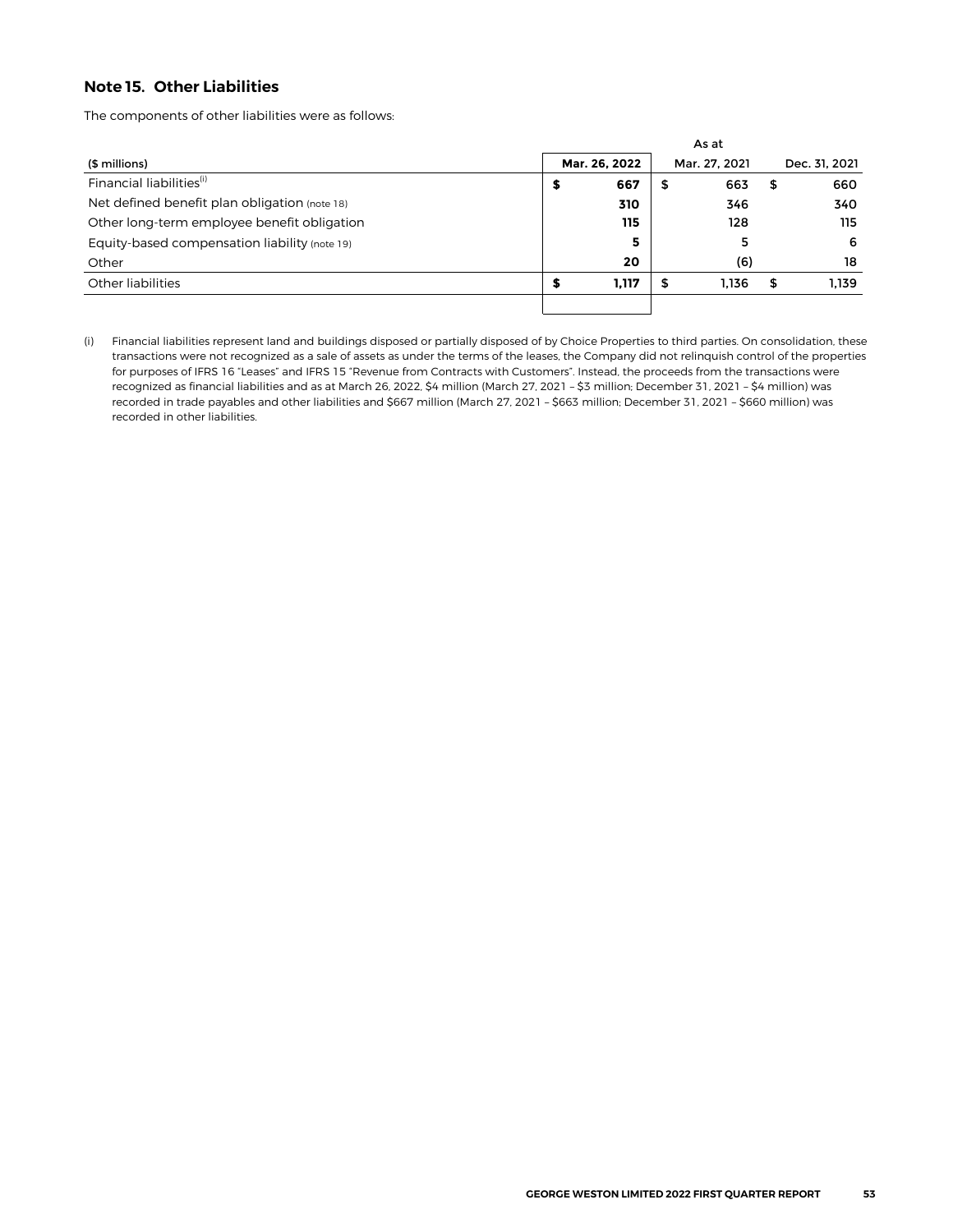#### <span id="page-17-0"></span>**Note 16. Share Capital**

**COMMON SHARE CAPITAL** The following table summarizes the activity in the Company's common shares issued and outstanding for the periods ended as indicated:

|                                                                        |                                      |    | 12 Weeks Ended                           |                                      |               |                            |
|------------------------------------------------------------------------|--------------------------------------|----|------------------------------------------|--------------------------------------|---------------|----------------------------|
|                                                                        |                                      |    | Mar. 26, 2022                            |                                      | Mar. 27, 2021 |                            |
| (\$ millions except where otherwise indicated)                         | Number of<br>Common<br><b>Shares</b> |    | <b>Common</b><br><b>Share</b><br>Capital | Number of<br>Common<br><b>Shares</b> |               | Common<br>Share<br>Capital |
| Issued and outstanding, beginning of period                            | 146,789,503                          | S  | 2,714                                    | 152,374,416 \$                       |               | 2,786                      |
| Issued for settlement of stock options (note 19)                       | 168.052                              |    | 20                                       | 90.495                               |               | 8                          |
| Purchased and cancelled <sup>(1)</sup>                                 | (369,500)                            |    | (32)                                     | (531, 164)                           |               | (9)                        |
| Issued and outstanding, end of period                                  | 146,588,055                          | s  | 2,702                                    | 151,933,747                          | \$            | 2,785                      |
| Shares held in trusts, beginning of period                             | $(141, 106)$ \$                      |    | (2)                                      | $(254, 525)$ \$                      |               | (4)                        |
| Released for settlement of RSUs and PSUs (note 19)                     | 75,740                               |    | $\mathbf{2}$                             | 72,900                               |               |                            |
| Shares held in trusts, end of period                                   | $(65,366)$ \$                        |    | -                                        | $(181, 625)$ \$                      |               | (3)                        |
| Issued and outstanding, net of shares held in trusts,<br>end of period | 146,522,689                          | -S | 2,702                                    | 151,752,122 \$                       |               | 2,782                      |
| Weighted average outstanding, net of shares held<br>in trusts (note 7) | 146,721,667                          |    |                                          | 152,092,797                          |               |                            |
|                                                                        |                                      |    |                                          |                                      |               |                            |

(i) Number of common shares repurchased and cancelled as at March 26, 2022, does not include shares that may be repurchased subsequent to the end of the quarter under the automatic share purchase plan ("ASPP"), as described below.

**NORMAL COURSE ISSUER BID PROGRAM** The following table summarizes the Company's activity under its NCIB:

|                                                                      |    |               |    | 12 Weeks Ended |
|----------------------------------------------------------------------|----|---------------|----|----------------|
| (\$ millions except where otherwise indicated)                       |    | Mar. 26, 2022 |    | Mar. 27, 2021  |
| Purchased for current settlement of RSUs and DSUs (number of shares) |    |               |    | 1.588          |
| Purchased and cancelled (number of shares)                           |    | 369,500       |    | 531,164        |
| Cash consideration paid                                              |    |               |    |                |
| Purchased and cancelled <sup>(i)(ii)</sup>                           | \$ | (47)          |    | (25)           |
| Premium charged to retained earnings                                 |    |               |    |                |
| Purchased and cancelled <sup>(iii)</sup>                             | \$ | 225           | 55 | 46             |
| Reduction in share capital <sup>(IV)</sup>                           | \$ | 32            |    | 9              |
|                                                                      |    |               |    |                |

(i) \$16 million of cash consideration related to common shares repurchased under the NCIB for cancellation in the first quarter of 2022 was paid in the second quarter of 2022. \$6 million of cash consideration related to common shares repurchased under the NCIB for cancellation in the fourth quarter of 2021 was paid in the first quarter of 2022.

(ii) \$30 million of cash consideration related to common shares repurchased under the NCIB for cancellation in the first quarter of 2021 was paid in the second quarter of 2021.

(iii) Includes \$176 million related to the ASPP, as described below.

(iv) Includes \$24 million related to the ASPP, as described below.

In the second quarter of 2021, GWL renewed its NCIB to purchase on the Toronto Stock Exchange ("TSX") or through alternative trading systems up to 7,596,891 of its common shares, representing approximately 5% of issued and outstanding common shares. In accordance with the rules of the TSX, the Company may purchase its common shares from time to time at the then market price of such shares.

In the first quarter of 2022, the Company entered into an ASPP with a broker in order to facilitate the repurchase of the Company's common shares under its NCIB. During the effective period of the ASPP, the Company's broker may purchase common shares at times when the Company would not be active in the market. As at March 26, 2022, an obligation to repurchase shares of \$200 million was recognized under the ASPP in trade payables and other liabilities.

As of March 26, 2022, 5,320,918 common shares were purchased under the Company's current NCIB.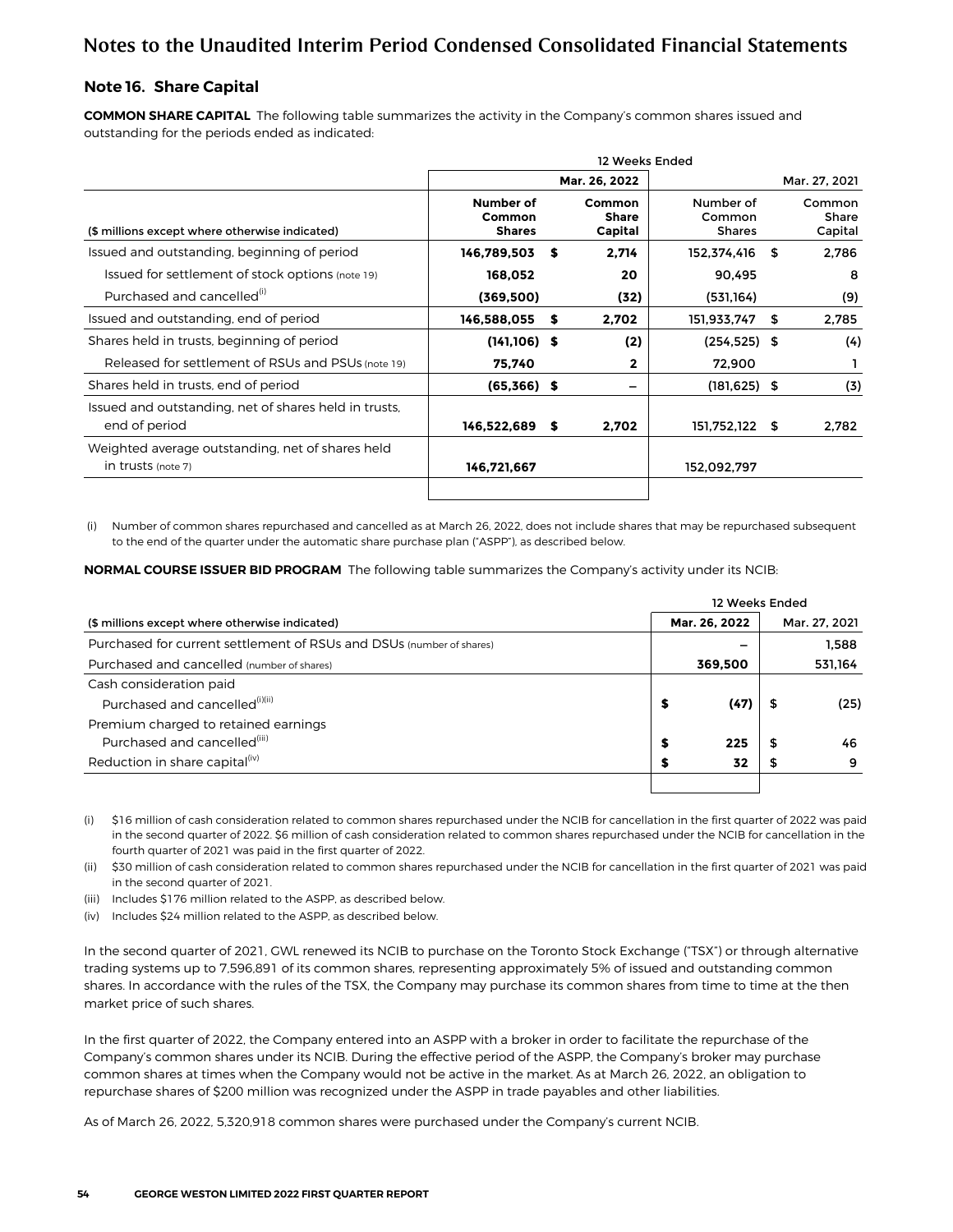<span id="page-18-0"></span>**DIVIDENDS** The following table summarizes the Company's cash dividends declared for the periods ended as indicated:

|                                               |    | 12 Weeks Ended |                |  |
|-----------------------------------------------|----|----------------|----------------|--|
| (5)                                           |    | Mar. 26, 2022  | Mar. 27, 2021  |  |
| Dividends declared per share <sup>(i)</sup> : |    |                |                |  |
| Common share                                  | \$ | 0.600          | \$<br>0.550    |  |
| Preferred share:                              |    |                |                |  |
| Series I                                      | \$ | 0.3625         | \$<br>0.3625   |  |
| Series III                                    | \$ | 0.3250         | \$<br>0.3250   |  |
| Series IV                                     | \$ | 0.3250         | \$<br>0.3250   |  |
| Series V                                      | \$ | 0.296875       | \$<br>0.296875 |  |
|                                               |    |                |                |  |

(i) Dividends declared on common shares and Preferred Shares, Series III, Series IV and Series V were paid on April 1, **2022**. Dividends declared on Preferred Shares, Series I were paid on March 15, **2022**.

#### **Note 17. Loblaw Capital Transactions**

**LOBLAW PREFERRED SHARES** As at the end of the first quarter of 2022, the Second Preferred Shares, Series B in the amount of \$221 million net of \$4 million of after-tax issuance costs, and related cash dividends, were presented as a component of noncontrolling interests in the Company's condensed consolidated balance sheet. In the first quarter of 2022, Loblaw declared dividends of \$3 million (2021 – \$3 million), related to the Second Preferred Shares, Series B.

**LOBLAW COMMON SHARES** The following table summarizes Loblaw's common share activity under its equity-based compensation arrangements and NCIB, and includes the impact on the Company's unaudited interim period condensed consolidated financial statements for the periods ended as indicated:

|                                                 | 12 Weeks Ended |               |
|-------------------------------------------------|----------------|---------------|
| (\$ millions except where otherwise indicated)  | Mar. 26, 2022  | Mar. 27, 2021 |
| Issued (number of shares)                       | 1,170,693      | 555,769       |
| Purchased and held in trusts (number of shares) | (252,000)      |               |
| Purchased and cancelled (number of shares)      | (1,339,251)    | (5,371,864)   |
|                                                 | (420, 558)     | (4,816,095)   |
| Cash consideration received (paid)              |                |               |
| Equity-based compensation                       | \$<br>43       | \$<br>7       |
| Purchased and held in trusts                    | (28)           |               |
| Purchased and cancelled <sup>(1)</sup>          | (125)          | (321)         |
|                                                 | \$<br>(110)    | \$<br>(314)   |
| Increase (decrease) in contributed surplus      |                |               |
| Equity-based compensation                       | \$<br>19       | \$<br>7       |
| Purchased and held in trusts                    | (10)           |               |
| Purchased and cancelled                         | (86)           | (87)          |
|                                                 | \$<br>(77)     | \$<br>(80)    |
|                                                 |                |               |

 (i) \$23 million of cash consideration related to common shares repurchased under the NCIB in the first quarter of 2022 was paid in the second quarter of 2022.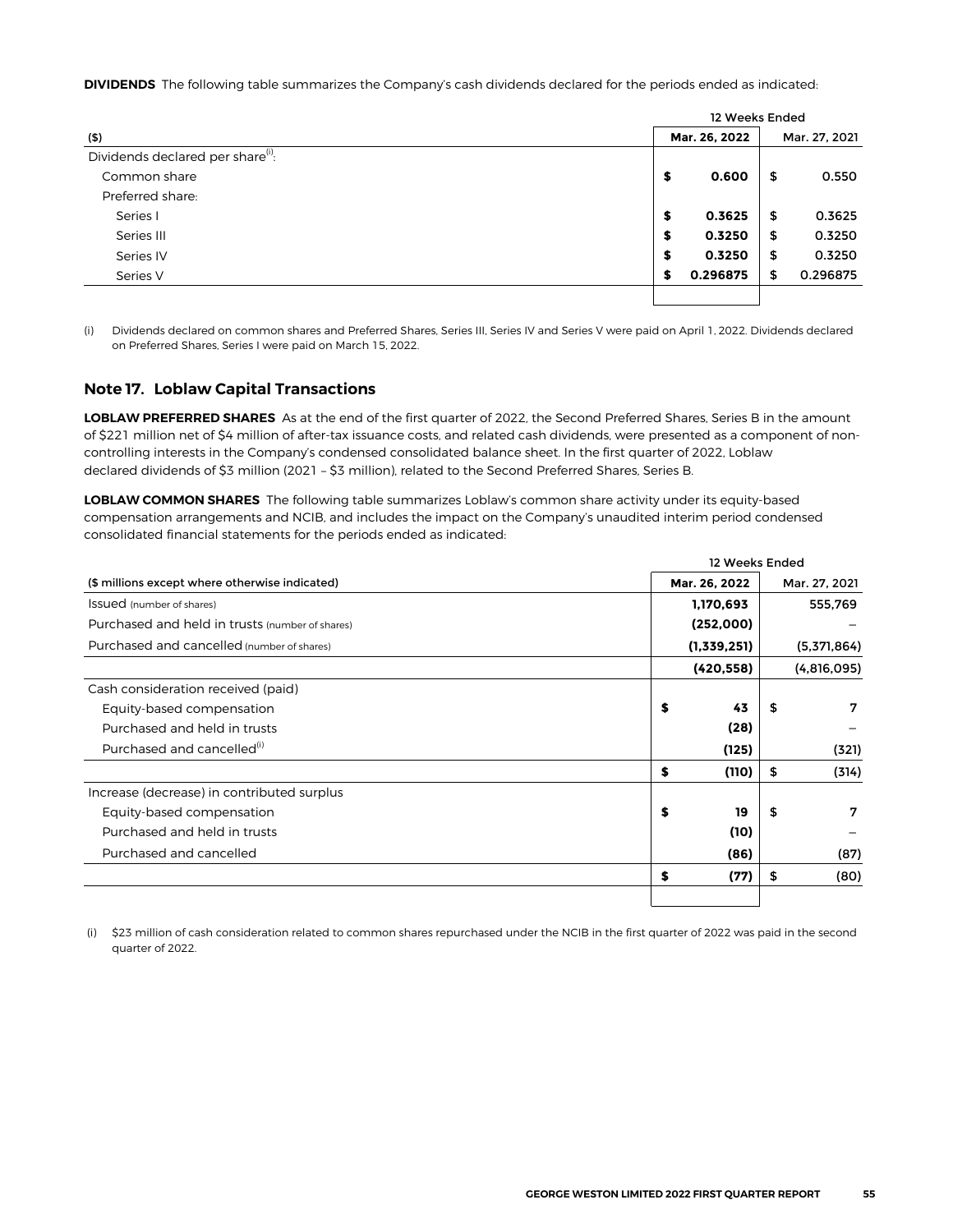<span id="page-19-0"></span>**NORMAL COURSE ISSUER BID** During the first quarter of 2020, the TSX accepted an amendment to Loblaw's NCIB. The amendment permitted Loblaw to purchase its common shares from GWL under Loblaw's NCIB, pursuant to an automatic disposition plan agreement among Loblaw's broker, Loblaw and GWL ("ADP Agreement"), in order for GWL to maintain its proportionate ownership interest in Loblaw.

In the second quarter of 2021, Loblaw renewed its NCIB to purchase on the TSX or through alternative trading systems up to 17,106,459 of Loblaw's common shares, representing approximately 5% of issued and outstanding common shares. In accordance with the rules of the TSX, Loblaw may purchase its common shares from time to time at the then market price of such shares. Loblaw will continue to be permitted to purchase its common shares from GWL in accordance with the exemption granted by the TSX. Purchases from GWL will be made pursuant to the ADP Agreement. As at March 26, 2022, Loblaw had purchased 11,615,273 common shares for cancellation under its current NCIB.

In the first quarter of 2022, 1,339,251 (2021 – 5,371,864) Loblaw common shares were purchased under the Loblaw NCIB for cancellation, for aggregate consideration of \$148 million (2021 – \$350 million), including 201,851 (2021 – 2,778,077) Loblaw common shares purchased from GWL, for aggregate consideration of \$22 million (2021 – \$181 million).

In the first quarter of 2022, Loblaw entered into an ASPP with a broker in order to facilitate the repurchase of the Loblaw's common shares under its NCIB. During the effective period of the ASPP, Loblaw's broker may purchase common shares at times when Loblaw would not be active in the market. As at March 26, 2022, an obligation to repurchase shares of \$150 million was recognized under the ASPP in trade payables and other liabilities.

### **Note 18. Post-Employment and Other Long-Term Employee Benefits**

The costs and actuarial gains from Continuing Operations related to the Company's post-employment and other long-term employee benefits were as follows:

|                                                                                                                         | 12 Weeks Ended |               |  |               |
|-------------------------------------------------------------------------------------------------------------------------|----------------|---------------|--|---------------|
| (\$ millions)                                                                                                           |                | Mar. 26, 2022 |  | Mar. 27, 2021 |
| Post-employment benefit costs recognized in operating income <sup>(i)</sup>                                             |                | 44            |  | 46            |
| Other long-term employee benefit costs recognized in operating income <sup>(ii)</sup>                                   |                | 8             |  | 8             |
| Net interest on net defined benefit obligation included in net interest expense and other<br>financing charges (note 5) |                |               |  |               |
| Actuarial gains before income taxes recognized in other comprehensive income                                            |                | 18            |  | 91            |
|                                                                                                                         |                |               |  |               |

(i) Includes costs related to the Company's defined benefit plans, defined contribution pension plans and the multi-employer pension plans in which it participates.

(ii) Includes costs related to the Company's long-term disability plans.

The actuarial gains recognized in the first quarter of 2022 and 2021 were primarily driven by an increase in discount rates, partially offset by lower than expected returns on assets.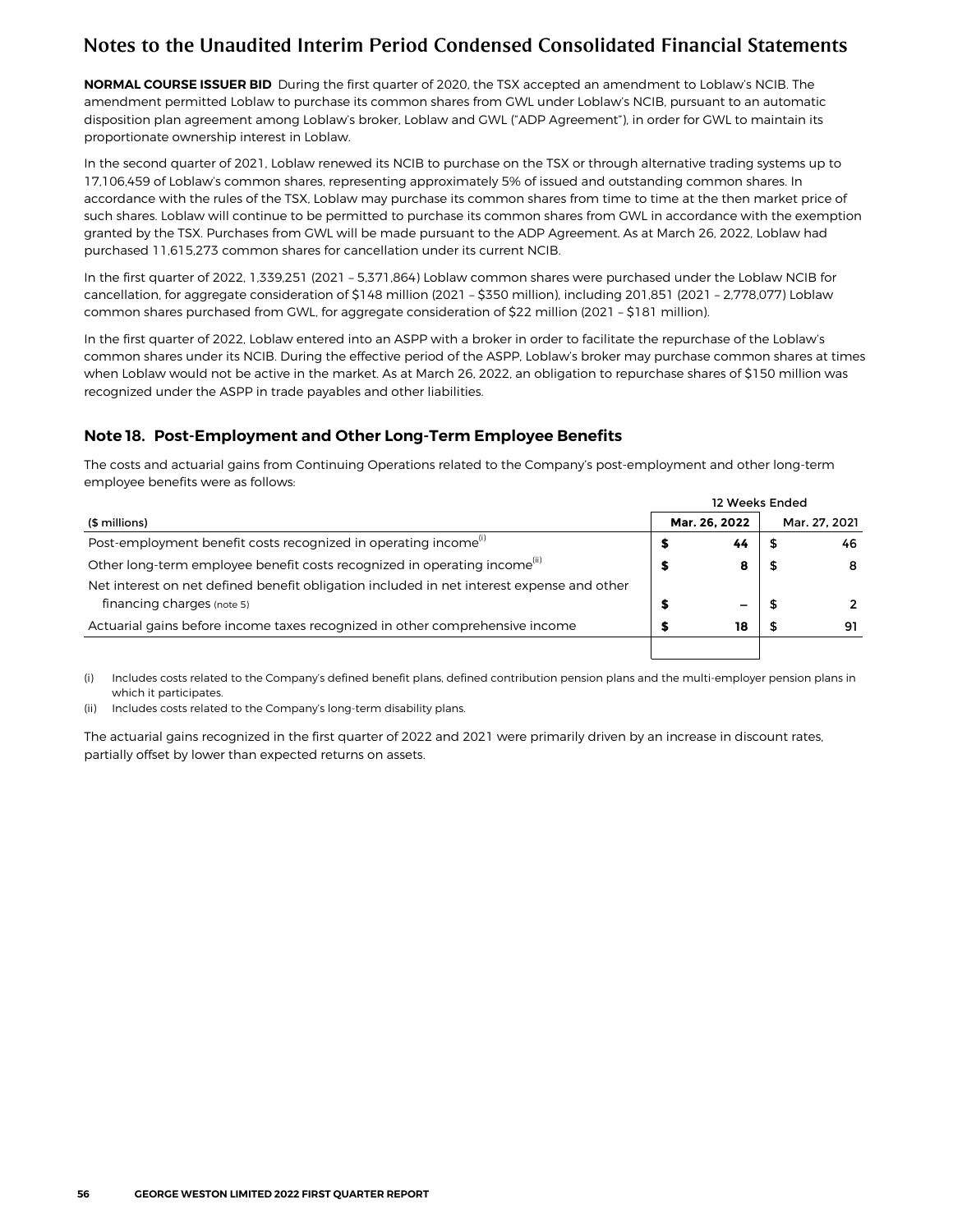#### <span id="page-20-0"></span>**Note 19. Equity-Based Compensation**

The Company's equity-based compensation arrangements include Stock Option, Restricted Share Unit ("RSU"), Performance Share Unit ("PSU"), Director Deferred Share Unit ("DSU") and Executive Deferred Share Unit ("EDSU") plans and Choice Properties' unit-based compensation plans. The Company's costs recognized in SG&A related to its equity-based compensation arrangements for the first quarter of 2022 were \$24 million (2021 – \$21 million).

The following is the carrying amount of the Company's equity-based compensation arrangements:

|                                      |               |   | As at         |      |               |
|--------------------------------------|---------------|---|---------------|------|---------------|
| (\$ millions)                        | Mar. 26, 2022 |   | Mar. 27. 2021 |      | Dec. 31, 2021 |
| Trade payables and other liabilities |               |   |               |      |               |
| Other liabilities (note 15)          |               |   |               | - 56 | 6             |
| Contributed surplus                  | 110           | S | 116           |      | 131           |
|                                      |               |   |               |      |               |

Details related to certain equity-based compensation plans of GWL and Loblaw are as follows:

**STOCK OPTION PLANS** The following is a summary of GWL's stock option plan activity:

|                                          | 12 Weeks Ended |               |
|------------------------------------------|----------------|---------------|
|                                          | Mar. 26, 2022  | Mar. 27, 2021 |
| Outstanding options, beginning of period | 1,817,548      | 1,746,483     |
| Granted                                  | 167,657        | 397,183       |
| Exercised (note 16)                      | (168, 052)     | (90, 495)     |
| Forfeited/cancelled                      |                | (2,352)       |
| Outstanding options, end of period       | 1,817,153      | 2,050,819     |
|                                          |                |               |

During the first quarter of 2022, GWL issued common shares on the exercise of stock options with a weighted average market share price of \$150.63 (2021 – \$106.88) per common share with cash consideration of \$17 million (2021 – \$7 million).

During the first quarter of 2022, GWL granted stock options with a weighted average exercise price of \$152.97 (2021 – \$100.86) per common share and a fair value of \$4 million (2021 – \$6 million). The assumptions used to measure the grant date fair value of the GWL options granted during the periods ended as indicated under the Black-Scholes stock option valuation model were as follows:

|                                 | 2022              | 2021              |
|---------------------------------|-------------------|-------------------|
| Expected dividend yield         | 1.6%              | 2.2%              |
| Expected share price volatility | 19.0% - 20.0%     | 19.1% - 19.5%     |
| Risk-free interest rate         | $1.6\%$           | $0.9\% - 1.1\%$   |
| Expected life of options        | $4.9 - 6.6$ years | $4.9 - 6.7$ years |
|                                 |                   |                   |

Estimated forfeiture rates are incorporated into the measurement of stock option plan expense. The forfeiture rate applied as at the end of the first quarter of 2022 was 1.3% (2021 – 1.4%).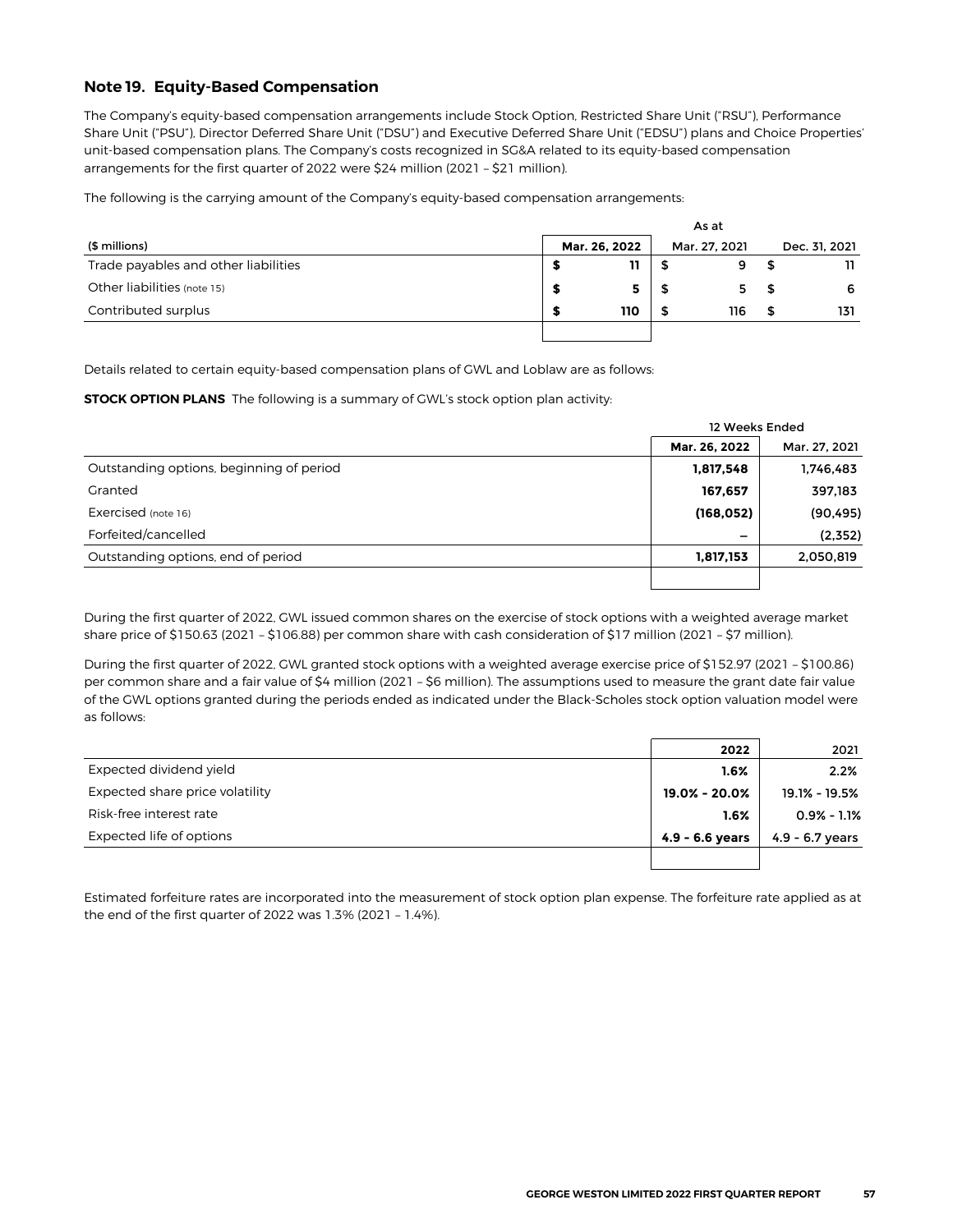The following is a summary of Loblaw's stock option plan activity:

|                                          | 12 Weeks Ended |               |
|------------------------------------------|----------------|---------------|
|                                          | Mar. 26, 2022  | Mar. 27, 2021 |
| Outstanding options, beginning of period | 6,431,449      | 7,259,645     |
| Granted                                  | 1,112,762      | 1,714,053     |
| Exercised                                | (733, 355)     | (124, 674)    |
| Forfeited/cancelled                      | (69, 652)      | (24, 629)     |
| Outstanding options, end of period       | 6,741,204      | 8,824,395     |
|                                          |                |               |

During the first quarter of 2022, Loblaw issued common shares on the exercise of stock options with a weighted average market share price of \$108.54 (2021 – \$65.87) per common share and received cash consideration of \$43 million (2021 – \$7 million).

During the first quarter of 2022, Loblaw granted stock options with a weighted average exercise price of \$99.33 (2021 – \$62.67) per common share and a \$20 million fair value (2021 – \$15 million). The assumptions used to measure the grant date fair value of the Loblaw options granted during the periods ended as indicated under the Black-Scholes stock option valuation model were as follows:

|                                 | 12 Weeks Ended  |                   |
|---------------------------------|-----------------|-------------------|
|                                 | Mar. 26, 2022   | Mar. 27, 2021     |
| Expected dividend yield         | 1.4%            | 2.1%              |
| Expected share price volatility | 18.4% - 20.9%   | $18.6 - 20.3%$    |
| Risk-free interest rate         | 1.6%            | $0.6 - 1.0%$      |
| Expected life of options        | 3.7 - 6.2 years | $3.8 - 6.2$ years |
|                                 |                 |                   |

Estimated forfeiture rates are incorporated into the measurement of stock option plan expense. The forfeiture rate applied as at the end of the first quarter of 2022 was 11.0% (2021 – 9.0%).

#### **RESTRICTED SHARE UNIT PLANS** The following is a summary of GWL's RSU plan activity:

|                                                |               | 12 Weeks Ended |  |  |  |  |
|------------------------------------------------|---------------|----------------|--|--|--|--|
| (Number of awards)                             | Mar. 26, 2022 | Mar. 27, 2021  |  |  |  |  |
| Outstanding RSUs, beginning of period          | 29,777        | 133,038        |  |  |  |  |
| Granted                                        | 6,498         | 31,286         |  |  |  |  |
| Reinvested                                     | 156           | 771            |  |  |  |  |
| Settled                                        | (5, 283)      | (50, 882)      |  |  |  |  |
| Forfeited                                      | (1, 574)      | (428)          |  |  |  |  |
| Outstanding RSUs, end of period <sup>(i)</sup> | 29,574        | 113,785        |  |  |  |  |
|                                                |               |                |  |  |  |  |

i) RSUs outstanding in the first quarter of 2021 include RSUs from continuing and discontinued operations.

During the first quarter of 2022, the fair value of GWL RSUs granted was \$1 million (2021 – \$3 million).

The following is a summary of Loblaw's RSU plan activity:

|                                       | 12 Weeks Ended |               |  |  |  |
|---------------------------------------|----------------|---------------|--|--|--|
| (Number of awards)                    | Mar. 26, 2022  | Mar. 27, 2021 |  |  |  |
| Outstanding RSUs, beginning of period | 799.345        | 894,272       |  |  |  |
| Granted                               | 181,322        | 278,117       |  |  |  |
| Settled                               | (210, 577)     | (234, 437)    |  |  |  |
| Forfeited                             | (7,630)        | (5, 446)      |  |  |  |
| Outstanding RSUs, end of period       | 762.460        | 932,506       |  |  |  |
|                                       |                |               |  |  |  |

During the first quarter of 2022, the fair value of Loblaw's RSUs granted was \$18 million (2021 – \$17 million).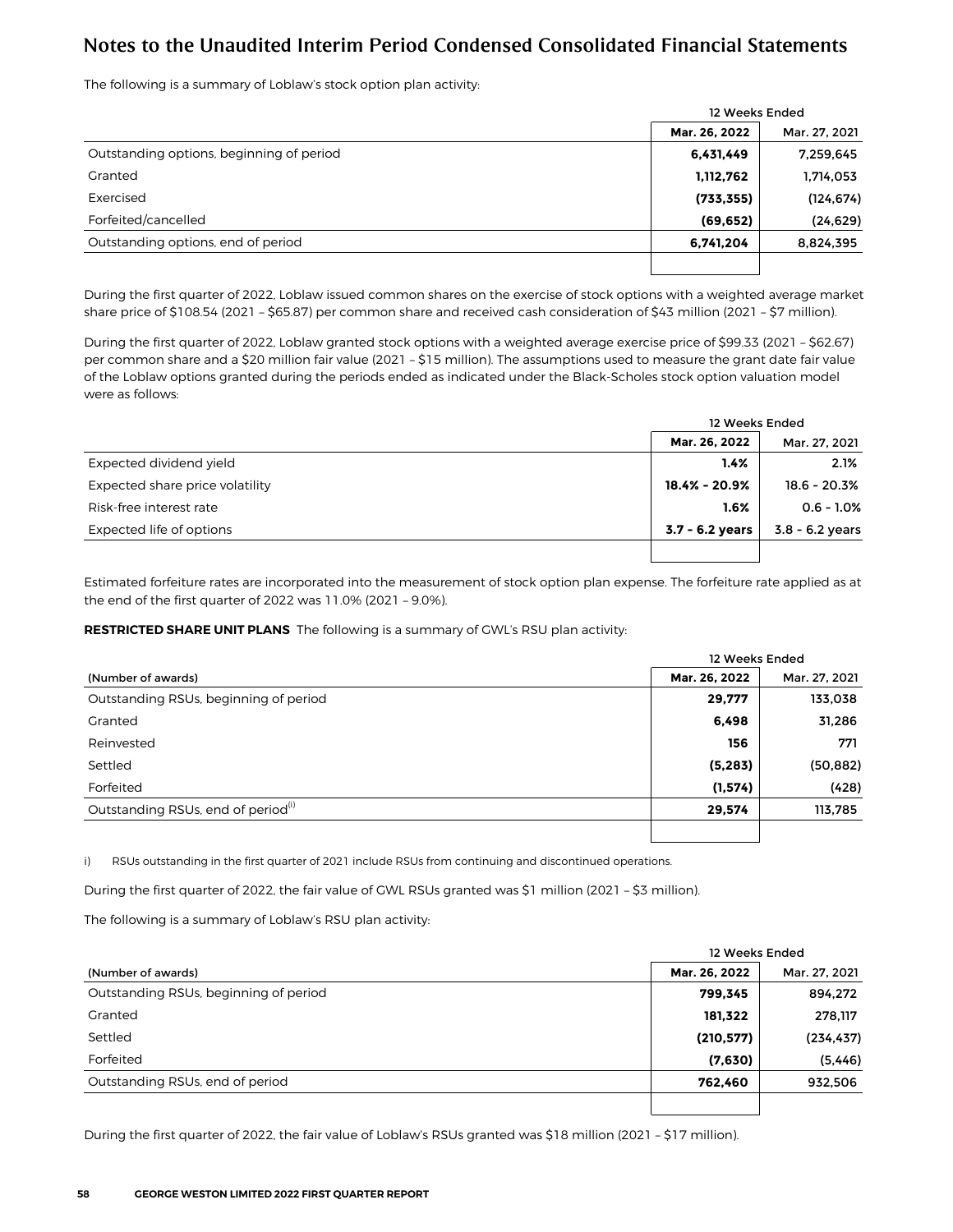#### **PERFORMANCE SHARE UNIT PLANS** The following is a summary of GWL's PSU plan activity:

|                                       | 12 Weeks Ended |               |  |  |  |  |
|---------------------------------------|----------------|---------------|--|--|--|--|
| (Number of awards)                    | Mar. 26, 2022  | Mar. 27, 2021 |  |  |  |  |
| Outstanding PSUs, beginning of period | 183,841        | 151,058       |  |  |  |  |
| Granted                               | 27,466         | 58,216        |  |  |  |  |
| Reinvested                            | 747            | 872           |  |  |  |  |
| Settled                               | (70, 457)      | (23, 606)     |  |  |  |  |
| Forfeited                             | (8)            | (5,401)       |  |  |  |  |
| Outstanding PSUs, end of period       | 141,589        | 181,139       |  |  |  |  |
|                                       |                |               |  |  |  |  |

During the first quarter of 2022, the fair value of GWL's PSUs granted was \$4 million (2021 – \$6 million).

The following is a summary of Loblaw's PSU plan activity:

|                                       |               | 12 Weeks Ended |  |  |  |  |
|---------------------------------------|---------------|----------------|--|--|--|--|
| (Number of awards)                    | Mar. 26, 2022 | Mar. 27, 2021  |  |  |  |  |
| Outstanding PSUs, beginning of period | 616,417       | 666,400        |  |  |  |  |
| Granted                               | 220,344       | 245,874        |  |  |  |  |
| Settled                               | (234,069)     | (196, 658)     |  |  |  |  |
| Forfeited                             | (6, 801)      | (14, 288)      |  |  |  |  |
| Outstanding PSUs, end of period       | 595,891       | 701,328        |  |  |  |  |
|                                       |               |                |  |  |  |  |

During the first quarter of 2022, the fair value of Loblaw's PSUs granted was \$16 million (2021 – \$15 million).

**SETTLEMENT OF AWARDS FROM SHARES HELD IN TRUSTS** The following table summarizes GWL's settlement of RSUs and PSUs from shares held in trusts for the periods ended as indicated:

|                                | 12 Weeks Ended |               |
|--------------------------------|----------------|---------------|
| (Number of awards)             | Mar. 26, 2022  | Mar. 27, 2021 |
| Settled                        | 75,740         | 74.488        |
| Released from trusts (note 16) | 75.740         | 72,900        |
|                                |                |               |

The settlement of awards from shares held in trusts in the first quarter of 2022 resulted in a \$5 million increase (2021 -\$7 million) in retained earnings and a \$2 million increase (2021 – \$1 million) in share capital.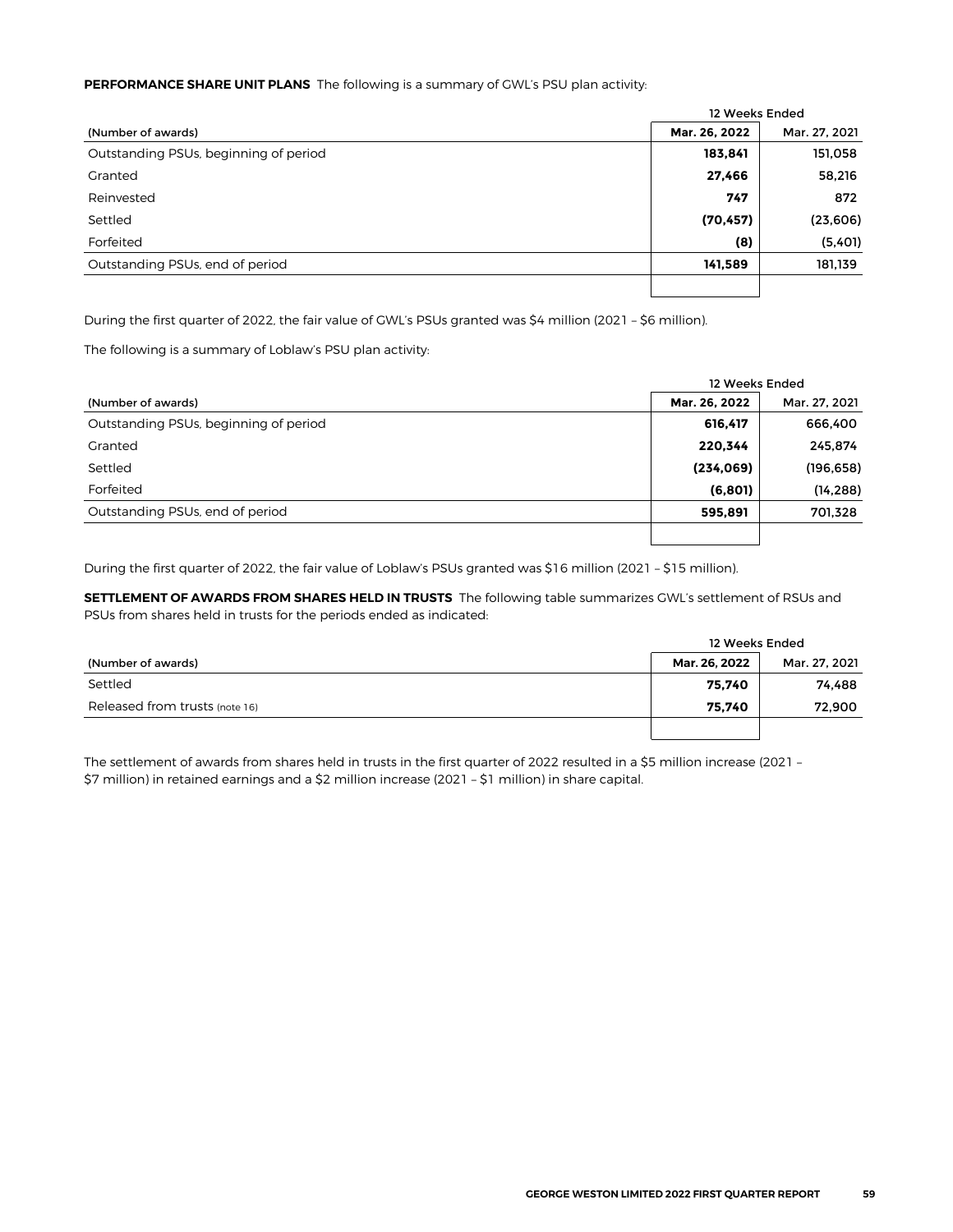### <span id="page-23-0"></span>**Note 20. Financial Instruments**

The following table presents the fair value and fair value hierarchy of the Company's financial instruments and excludes financial instruments measured at amortized cost that are short-term in nature. The carrying values of the Company's financial instruments approximate their fair values except for long-term debt.

|                                                                      |       |                         |              | Mar. 26, 2022 |       |       |                         | Mar. 27, 2021(i) |       |                         |       | Dec. 31, 2021 <sup>(i)</sup> |
|----------------------------------------------------------------------|-------|-------------------------|--------------|---------------|-------|-------|-------------------------|------------------|-------|-------------------------|-------|------------------------------|
| (\$ millions)                                                        |       | Level 1 Level 2 Level 3 |              | <b>Total</b>  |       |       | Level 1 Level 2 Level 3 | Total            |       | Level 1 Level 2 Level 3 |       | Total                        |
| <b>Financial assets</b>                                              |       |                         |              |               |       |       |                         |                  |       |                         |       |                              |
| Amortized cost:                                                      |       |                         |              |               |       |       |                         |                  |       |                         |       |                              |
| Certain other assets(ii)                                             | \$    |                         | 298S         | 298           | \$    |       | 97<br>ፍ                 | 97<br>\$         | \$    |                         | 89    | 89<br>Я                      |
| Fair value through<br>other comprehensive<br>income:                 |       |                         |              |               |       |       |                         |                  |       |                         |       |                              |
| Certain long-term<br>investments and<br>other assets <sup>(ii)</sup> | 95    |                         |              | 95            | 117   |       |                         | 117              | 96    |                         |       | 96                           |
| Derivatives included<br>in prepaid expenses<br>and other assets      |       | 9                       |              | 9             |       | 1     |                         | $\mathbf{1}$     |       | 1                       |       | $\mathbf{1}$                 |
| Fair value through<br>profit and loss:                               |       |                         |              |               |       |       |                         |                  |       |                         |       |                              |
| Security deposits                                                    | 77    |                         |              | 77            | 75    |       |                         | 75               | 75    |                         |       | 75                           |
| Certain long-term<br>investments and<br>other assets <sup>(ii)</sup> |       | 20                      | 126          | 146           |       | 21    | 84                      | 105              |       | 20                      | 119   | 139                          |
| Derivatives included<br>in prepaid expenses<br>and other assets      | 14    | 8                       | $\mathbf{2}$ | 24            | 5     |       | 3                       | 8                | 3     | 4                       |       | 7                            |
| Derivatives included<br>in other assets                              |       |                         |              |               |       | 585   |                         | 585              |       |                         |       |                              |
| <b>Financial liabilities</b>                                         |       |                         |              |               |       |       |                         |                  |       |                         |       |                              |
| Amortized cost:                                                      |       |                         |              |               |       |       |                         |                  |       |                         |       |                              |
| Long-term debt                                                       |       | 8,161                   | 6,165        | 14,326        |       | 9,030 | 6,858                   | 15,888           |       | 8,643                   | 6,527 | 15,170                       |
| Certain other<br>liabilities <sup>(ii)</sup>                         |       |                         | 674          | 674           |       |       | 672                     | 672              |       |                         | 668   | 668                          |
| Fair value through<br>other comprehensive<br>income:                 |       |                         |              |               |       |       |                         |                  |       |                         |       |                              |
| Derivatives included<br>in trade payables<br>and other liabilities   |       | 8                       |              | 8             |       |       |                         |                  |       | 5                       |       | 5                            |
| Fair value through<br>profit and loss:                               |       |                         |              |               |       |       |                         |                  |       |                         |       |                              |
| Trust Unit liability                                                 | 4,303 |                         |              | 4,303         | 3,838 |       |                         | 3,838            | 4,209 |                         |       | 4,209                        |
| Derivatives included<br>in trade payables<br>and other liabilities   |       | ı                       |              | 1             |       | 14    |                         | 14               |       |                         |       |                              |
|                                                                      |       |                         |              |               |       |       |                         |                  |       |                         |       |                              |

(i) Certain comparative figures have been restated to conform with current year presentation.

(ii) Certain other assets, certain other long-term investments and other assets, and certain other liabilities are included in the consolidated balance sheets in Other Assets and Other Liabilities, respectively.

There were no transfers between the levels of the fair value hierarchy during the periods presented.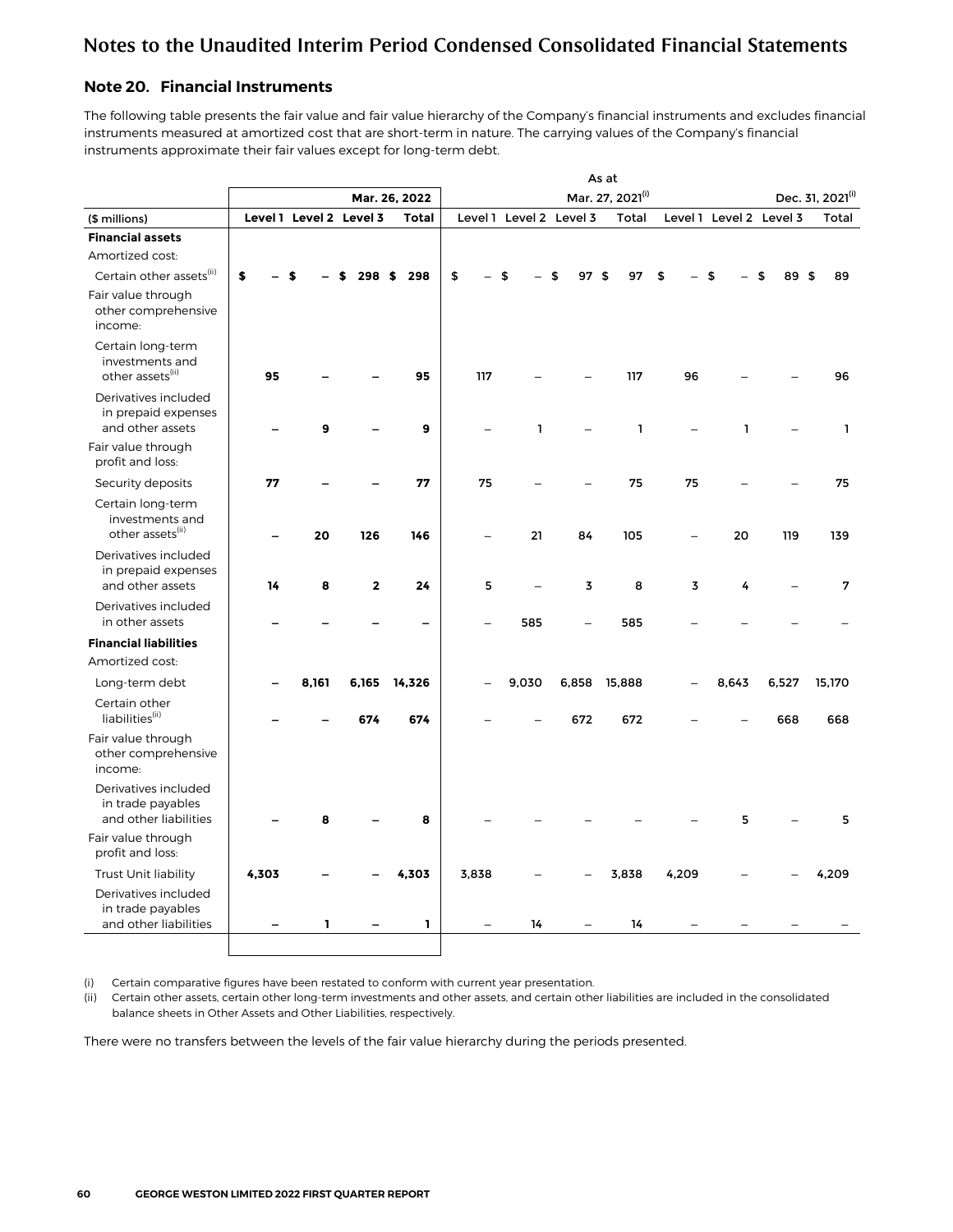During the first quarter of 2022 a loss of \$1 million (2021 – loss of \$1 million) was recognized in operating income on financial instruments designated as amortized cost. In addition, during the first quarter of 2022, a net gain of \$77 million (2021 – net loss of \$288 million) was recognized in earnings before income taxes from continuing operations on financial instruments required to be classified as fair value through profit or loss.

**Cash and Cash Equivalents, Short-Term Investments and Security Deposits** As at the end of the first quarter of 2022, the Company had cash and cash equivalents, short-term investments and security deposits of \$3,867 million (March 27, 2021 – \$3,216 million; December 31, 2021 – \$3,938 million), including U.S. dollars of \$121 million (March 27, 2021 – \$224 million; December 31, 2021 – \$221 million).

During the first quarter of 2022, a loss of \$1 million (2021 – loss of \$13 million) was recognized in other comprehensive income related to the effect of foreign currency translation on the Company's U.S. net investment in foreign operations.

**Embedded Derivatives** The Level 3 financial instruments classified as fair value through profit or loss consist of Loblaw embedded derivatives on purchase orders placed in neither Canadian dollars nor the functional currency of the vendor. These derivatives are valued using a market approach based on the differential in exchange rates and timing of settlement. The significant unobservable input used in the fair value measurement is the cost of purchase orders. Significant increases (decreases) in any one of the inputs would result in a significantly higher (lower) fair value measurement.

In the first quarter of 2022, a gain of \$3 million (2021 - nominal loss) was recorded in operating income related to these derivatives. In addition, a corresponding \$2 million asset was included in prepaid expense and other assets as at March 26, 2022 (March 27, 2021 – \$3 million asset included in prepaid expenses and other assets; December 31, 2021 – \$1 million liability included in trade payables and other liabilities). As at March 26, 2022, a 1% increase (decrease) in foreign currency exchange rates would result in a gain (loss) in fair value of \$1 million.

**Trust Unit Liability** In the first quarter of 2022, a fair value loss of \$93 million (2021 – loss of \$239 million) was recorded in net interest expense and other financing charges (see note 5).

**Other Derivatives** The Company uses bond forwards, interest rate swaps and foreign exchange forwards to manage its anticipated exposure to fluctuations in interest rates on future debt issuances and in exchange rates in its underlying operations and anticipated fixed asset purchases. The Company also uses futures, options and forward contracts to manage its anticipated exposure to fluctuations in commodity prices and exchange rates in its underlying operations. The following is a summary of the fair values recognized in the consolidated balance sheet and the net realized and unrealized gains (losses) before income taxes from continuing operations related to the Company's other derivatives:

|                                                                           |    |                                                  |    |                                       |    | March 26, 2022                                        |
|---------------------------------------------------------------------------|----|--------------------------------------------------|----|---------------------------------------|----|-------------------------------------------------------|
|                                                                           |    |                                                  |    |                                       |    | <b>12 Weeks Ended</b>                                 |
| (\$ millions)                                                             |    | <b>Net</b><br>asset<br>(liability)<br>fair value |    | Gain/<br>(loss)<br>recorded<br>in OCI |    | Gain/<br>(loss)<br>recorded in<br>operating<br>income |
| Derivatives designated as cash flow hedges                                |    |                                                  |    |                                       |    |                                                       |
| Foreign Exchange Currency Risk - Foreign Exchange Forwards <sup>(1)</sup> | S  | $(8)$ \$                                         |    | $(8)$ \$                              |    |                                                       |
| Interest Rate Risk - Bond Forwards <sup>(11)</sup>                        |    | 7                                                |    | 9                                     |    | (1)                                                   |
| Interest Rate Risk - Interest Rate Swaps <sup>(iii)</sup>                 |    | 9                                                |    | 7                                     |    |                                                       |
| Total derivatives designated as cash flow hedges                          | \$ | 8                                                | S  | 8                                     | S. | (1)                                                   |
| Derivatives not designated in a formal hedging relationship               |    |                                                  |    |                                       |    |                                                       |
| Foreign Exchange and Other Forwards                                       | \$ | $(1)$ \$                                         |    |                                       |    | (4)                                                   |
| <b>Other Non-Financial Derivatives</b>                                    |    | 14                                               |    |                                       |    | 17                                                    |
| Total derivatives not designated in a formal hedging relationship         | \$ | 13                                               | S. |                                       | S  | 13                                                    |
| <b>Total derivatives</b>                                                  | S  | 21                                               | S  | 8                                     | s  | 12                                                    |

(i) PC Bank uses foreign exchange forwards, with a notional amount of \$32 million USD, to manage its foreign exchange risk related to certain U.S. payables. The fair value of the derivatives is included in trade payables and other liabilities. During the first quarter of 2022, Loblaw entered into foreign exchange forwards, as described below.

(ii) PC Bank uses bond forwards, with a notional value of \$185 million, to manage its interest risk related to future debt issuances. The fair value of the derivatives is included in prepaid expenses and other assets.

(iii) PC Bank uses interest rate swaps, with notional value of \$225 million, to manage its interest risk related to future debt issuances. The fair value of the derivatives is included in prepaid expenses and other assets. Choice Properties uses interest rate swaps, with a notional value of \$68 million, to manage its interest risk related to variable rate mortgages. The fair value of the derivatives is included in the other assets or other liabilities.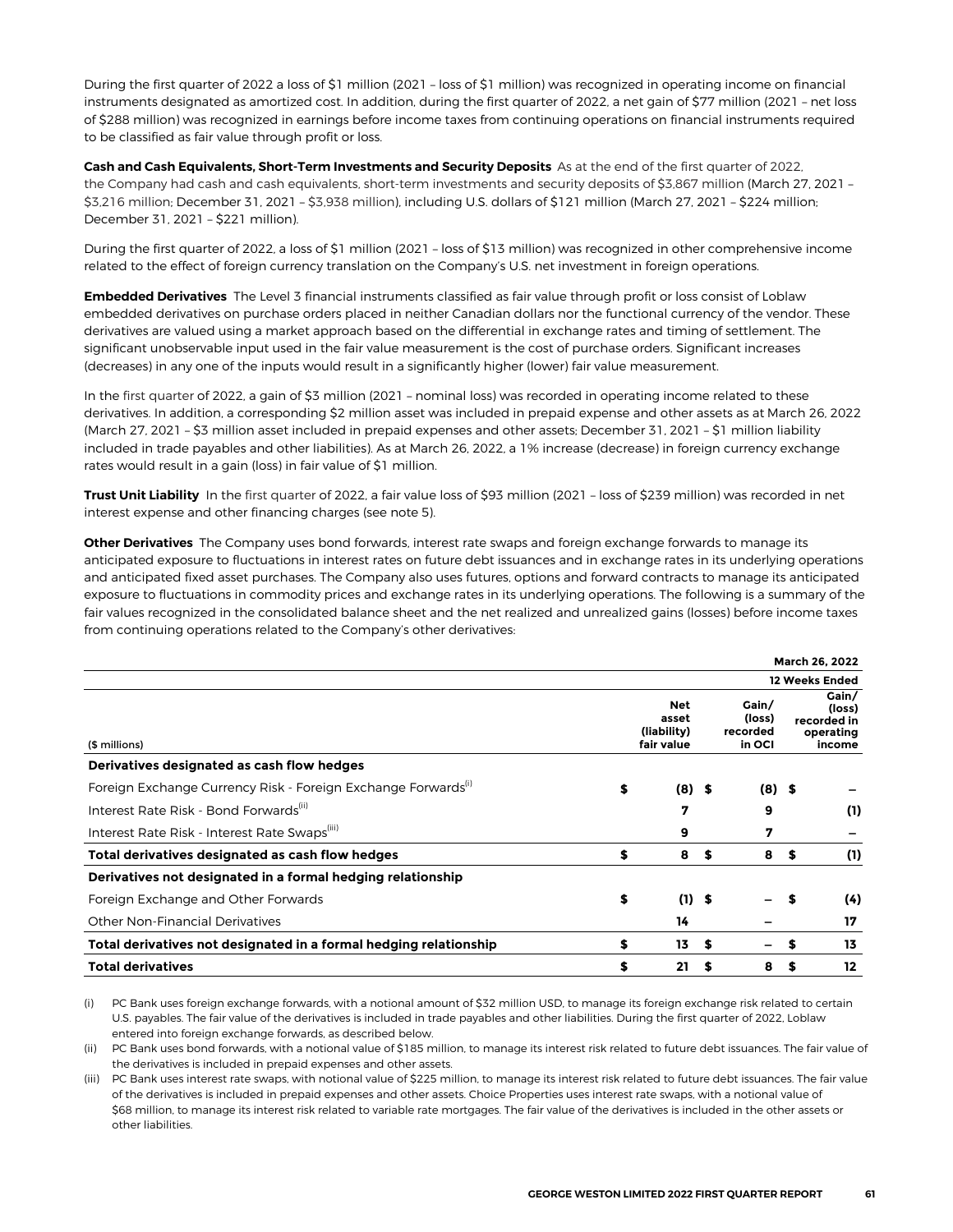During the first quarter of 2022, Loblaw entered into foreign exchange forwards. The purpose of these forward exchange forwards was to hedge the risk that the future cash flows of an anticipated fixed asset purchase transaction will fluctuate because of changes in foreign exchange rates. Loblaw concluded that these hedges were effective and accordingly, the gains or losses on these foreign exchange forwards are recognized in other comprehensive income. Upon settlement of these foreign exchange forwards, the accumulated other comprehensive income will be included in the initial cost of the fixed asset.

| <b>Total derivatives</b>                                          | \$<br>(6)                                 | - \$ |                                       | \$   | 4                                                     |
|-------------------------------------------------------------------|-------------------------------------------|------|---------------------------------------|------|-------------------------------------------------------|
| Total derivatives not designated in a formal hedging relationship | \$<br>$(1)$ \$                            |      | —                                     | \$   | 6                                                     |
| <b>Other Non-Financial Derivatives</b>                            | 5                                         |      |                                       |      | 11                                                    |
| Foreign Exchange and Other Forwards                               | \$<br>$(6)$ \$                            |      | —                                     | \$   | (5)                                                   |
| Derivatives not designated in a formal hedging relationship       |                                           |      |                                       |      |                                                       |
| Total derivatives designated as cash flow hedges                  | \$<br>(5)                                 | - \$ |                                       | \$   | (2)                                                   |
| Interest Rate Risk - Interest Rate Swaps(ii)                      | (6)                                       |      | (1)                                   |      |                                                       |
| Interest Rate Risk - Bond Forwards <sup>(i)</sup>                 | \$                                        | \$   | $\mathbf{2}$                          | - \$ | (2)                                                   |
| Derivatives designated as cash flow hedges                        |                                           |      |                                       |      |                                                       |
| (\$ millions)                                                     | Net<br>asset<br>(liability)<br>fair value |      | Gain/<br>(loss)<br>recorded<br>in OCI |      | Gain/<br>(loss)<br>recorded in<br>operating<br>income |
|                                                                   |                                           |      |                                       |      | 12 Weeks Ended                                        |
|                                                                   |                                           |      |                                       |      | Mar. 27, 2021                                         |

(i) PC Bank uses bond forwards, with a notional value of \$100 million, to manager its interest risk related to future debt issuances. The fair value of derivatives is included in prepaid expenses and other assets.

(ii) Choice Properties uses interest rate swaps, with a notional value of \$194 million, to manage its interest risk related to variable rate mortgages. The fair value of the derivatives is included in the other assets or other liabilities.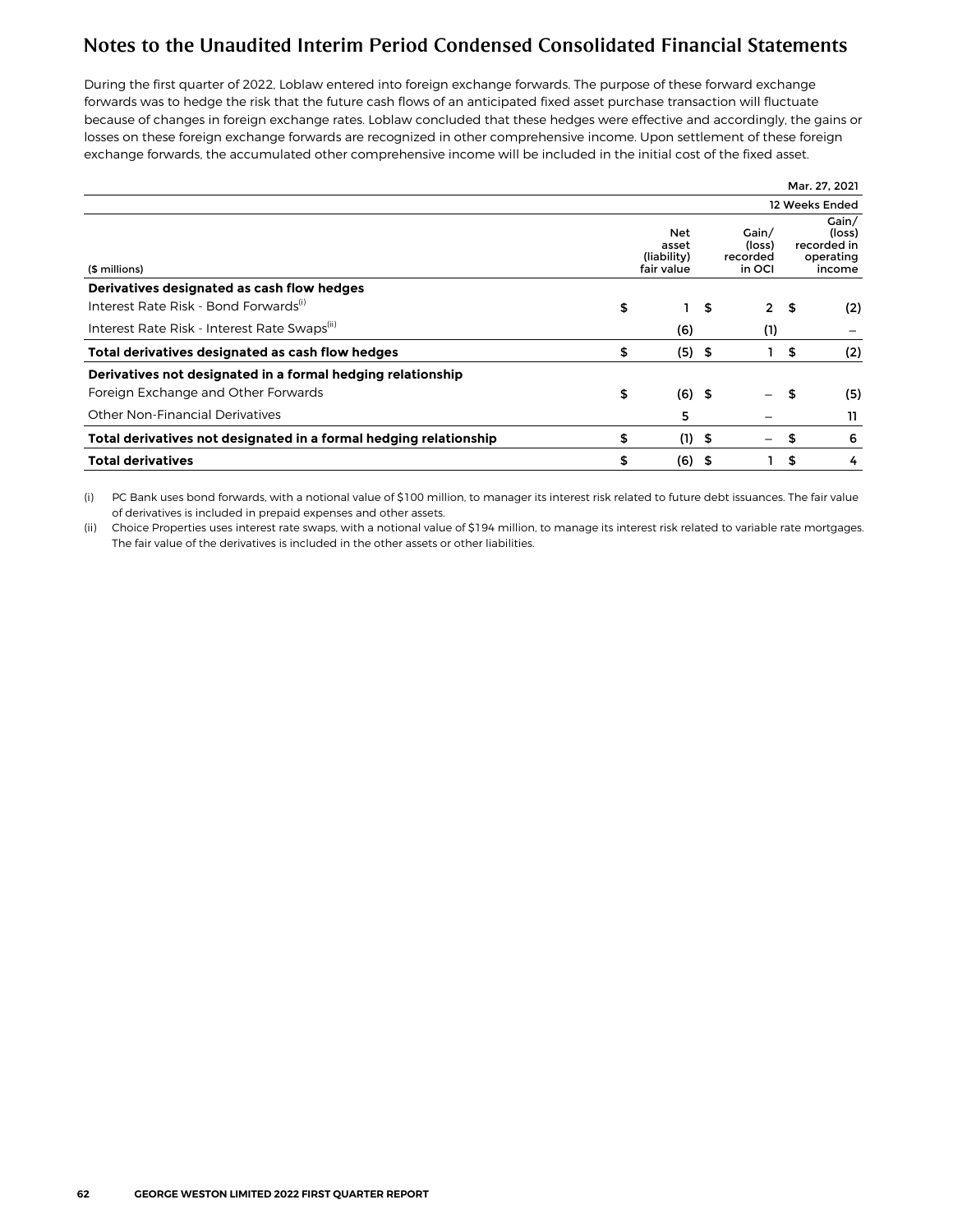### <span id="page-26-0"></span>**Note 21. Contingent Liabilities**

In the ordinary course of business, the Company is involved in and potentially subject to, legal actions and proceedings. In addition, the Company is subject to tax audits from various tax authorities on an ongoing basis. As a result, from time to time, tax authorities may disagree with the positions and conclusions taken by the Company in its tax filings or legislation could be amended or interpretations of current legislation could change, any of which events could lead to reassessments.

There are a number of uncertainties involved in such matters, individually or in aggregate, and as such, there is a possibility that the ultimate resolution of these matters may result in a material adverse effect on the Company's reputation, operations, financial condition or performance in future periods. It is not currently possible to predict the outcome of the Company's legal actions and proceedings with certainty. Management regularly assesses its position on the adequacy of accruals or provisions related to such matters and will make any necessary adjustments.

The following is a description of the Company's significant legal proceedings:

Shoppers Drug Mart has been served with an Amended Statement of Claim in a class action proceeding that has been filed in the Ontario Superior Court of Justice ("Superior Court") by two licensed Associates, claiming various declarations and damages resulting from Shoppers Drug Mart's alleged breaches of the Associate Agreement, in the amount of \$500 million. The class action comprises all of Shoppers Drug Mart's current and former licensed Associates residing in Canada, other than in Québec, who are parties to Shoppers Drug Mart's 2002 and 2010 forms of the Associate Agreement. On July 9, 2013, the Superior Court certified as a class proceeding portions of the action. The Superior Court imposed a class closing date based on the date of certification. New Associates after July 9, 2013 are not members of the class. Loblaw believes this claim is without merit and is vigorously defending it. Loblaw does not currently have any significant accruals or provisions for this matter recorded in the consolidated financial statements.

In 2017, the Company and Loblaw announced actions taken to address their role in an industry-wide price-fixing arrangement involving certain packaged bread products. The arrangement involved the coordination of retail and wholesale prices of certain packaged bread products over a period extending from late 2001 to March 2015. Under the arrangement, the participants regularly increased prices on a coordinated basis. Class action lawsuits have been commenced against the Company and Loblaw as well as a number of other major grocery retailers and another bread wholesaler. It is too early to predict the outcome of such legal proceedings. Neither the Company nor Loblaw believes that the ultimate resolution of such legal proceedings will have a material adverse impact on its financial condition or prospects. The Company's cash balances far exceed any realistic damages scenario and therefore it does not anticipate any impacts on its or Loblaw's dividend, dividend policy or share buyback plans. The Company has not recorded any amounts related to the potential civil liability associated with the class action lawsuits in 2022 or prior on the basis that a reliable estimate of the liability cannot be determined at this time. The Company and Loblaw will continue to assess whether a provision for civil liability associated with the class action lawsuits can be reliably estimated and will record an amount in the period at the earlier of when a reliable estimate of liability can be determined or the matter is ultimately resolved. As a result of admission of participation in the arrangement and cooperation in the Competition Bureau's investigation, the Company and Loblaw will not face criminal charges or penalties.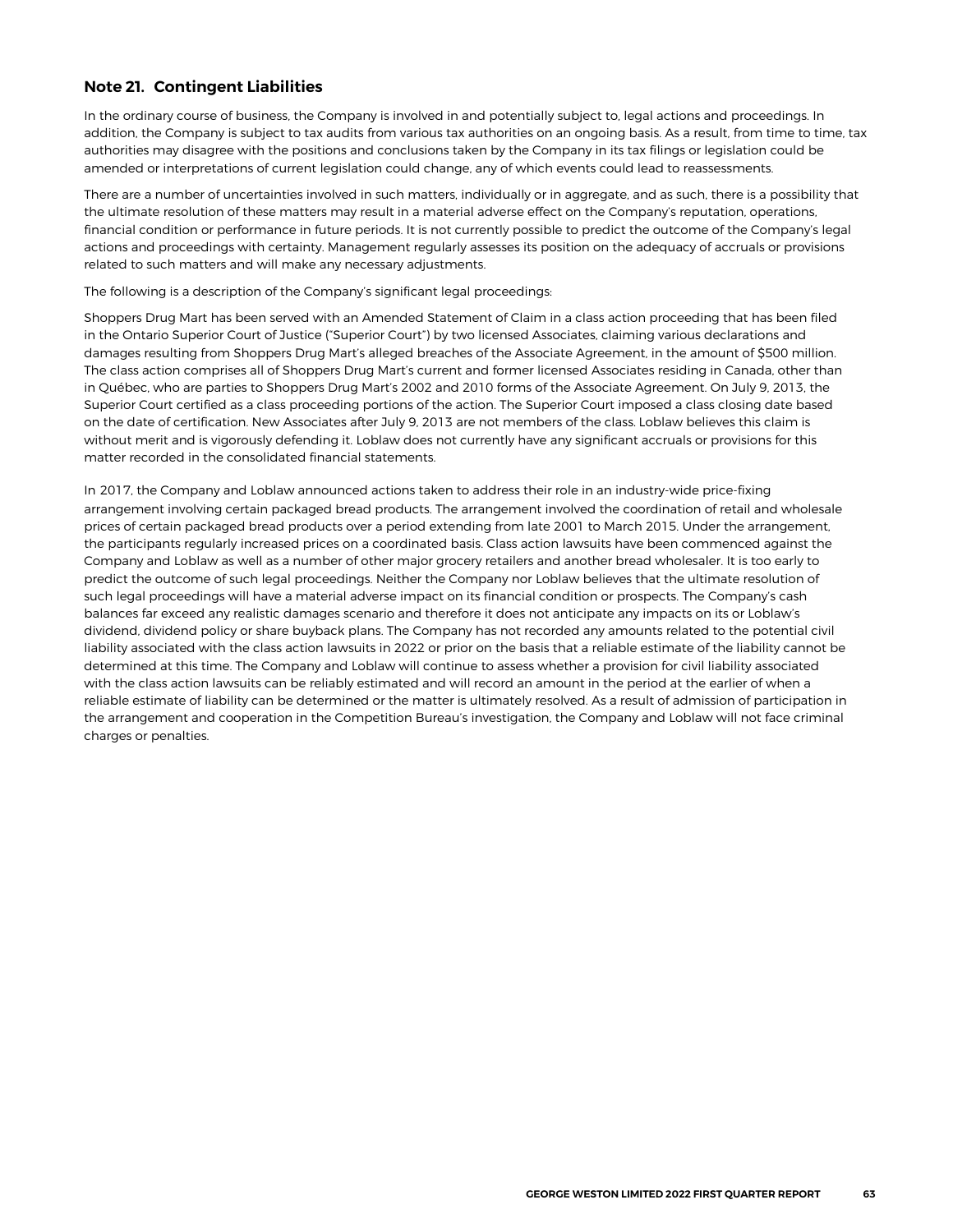In August 2018, the Province of British Columbia filed a class action against numerous opioid manufacturers and distributors, including Loblaw and its subsidiaries, Shoppers Drug Mart Inc. and Sanis Health Inc. The claim contains allegations of breach of the Competition Act, fraudulent misrepresentation and deceit and negligence, and seeks unquantified damages for the expenses incurred by the federal government, provinces, and territories of Canada in paying for opioid prescriptions and other healthcare costs related to opioid addiction and abuse in Canada. During the second quarter of 2021, the claim against Loblaw Companies Limited was discontinued. In May 2019, two further opioid-related class actions were commenced in each of Ontario and Quebec against a large group of defendants, including Sanis Health Inc. In February 2022, the plaintiff and Sanis Health Inc. agreed to settle the Quebec action for a nominal amount, with no admission of liability and for the express purpose of avoiding the delays, disruption, and expenses associated with the litigation. The settlement requires the approval of the court, which is pending. In December 2019, a further opioid-related class action was commenced in British Columbia against a large group of defendants, including Sanis Health Inc., Shoppers Drug Mart Inc. and Loblaw. The allegations in the Ontario, Quebec and the civil British Columbia class actions are similar to the allegations against manufacturer defendants in the Province of British Columbia class action, except that these May 2019 and December 2019 claims seek recovery of damages on behalf of opioid users directly. In April 2021, Loblaw, Shoppers Drug Mart Inc., and Sanis Health Inc. were served with another opioid-related class action that was started in Alberta against multiple defendants. The claim seeks damages on behalf of municipalities and local governments in relation to public safety, social service, and criminal justice costs allegedly incurred due to the opioid crisis. In September 2021, Loblaw, Shoppers Drug Mart Inc. and Sanis Health Inc. were served with a class action started in Saskatchewan by Peter Ballantyne Cree Nation and Lac La Ronge Indian Band on behalf of all Indigenous, Metis, First Nation and Inuit communities and governments in Canada to recover costs they have incurred as a result of the opioid crisis, including healthcare costs, policing costs and societal costs. Loblaw believes these proceedings are without merit and is vigorously defending them. Loblaw does not currently have any significant accruals or provisions for these matters recorded in the consolidated financial statements.

Loblaw had been reassessed by the Canada Revenue Agency and the Ontario Ministry of Finance on the basis that certain income earned by Glenhuron, a wholly owned Barbadian subsidiary of Loblaw that was wound up in 2013, should be treated, and taxed, as income in Canada. In 2021, the Supreme Court ruled in favour of Loblaw on the Glenhuron matter. As a result of related reassessments received during the first quarter of 2022, Loblaw has reversed in the quarter \$35 million of previously recorded charges, of which \$33 million is recorded as income tax recovery and \$2 million is recorded as interest income.

**INDEMNIFICATION PROVISIONS** The Company from time to time enters into agreements in the normal course of its business, such as service and outsourcing arrangements, lease agreements in connection with business or asset acquisitions or dispositions, and other types of commercial agreements. These agreements by their nature may provide for indemnification of counterparties. These indemnification provisions may be in connection with breaches of representations and warranties or in respect of future claims for certain liabilities, including liabilities related to tax and environmental matters. The terms of these indemnification provisions vary in duration and may extend for an unlimited period of time. In addition, the terms of these indemnification provisions vary in amount and certain indemnification provisions do not provide for a maximum potential indemnification amount. Indemnity amounts are dependent on the outcome of future contingent events, the nature and likelihood of which cannot be determined at this time. As a result, the Company is unable to reasonably estimate its total maximum potential liability in respect of indemnification provisions. Historically, the Company has not made any significant payments in connection with these indemnification provisions.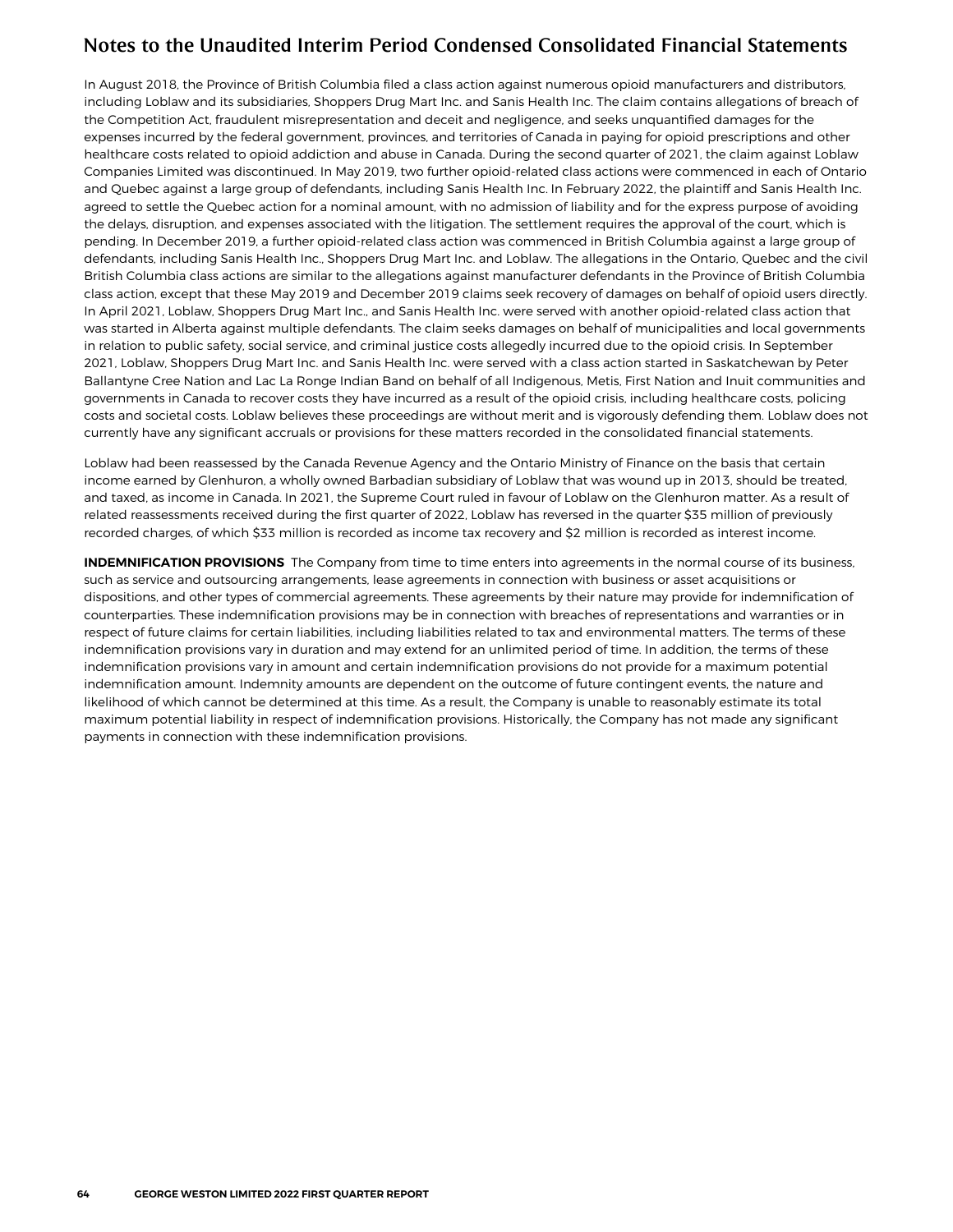#### <span id="page-28-0"></span>**Note 22. Segment Information**

The Company has two reportable operating segments: Loblaw and Choice Properties. Other and Intersegment includes eliminations, intersegment adjustments related to the consolidation, cash and short-term investments held by the Company and all other company level activities that are not allocated to the reportable operating segments, as further illustrated below.

The accounting policies of the reportable operating segments are the same as those described in the Company's summary of significant accounting policies (see note 2). The Company measures each reportable operating segment's performance based on adjusted EBITDA<sup>(ii)</sup> and adjusted operating income<sup>(ii)</sup>. No reportable operating segment is reliant on any single external customer.

|                                                                   | 12 Weeks Ended |            |    |                             |  |                           |  |                   |    |                              |     |                      |      |                           |        |
|-------------------------------------------------------------------|----------------|------------|----|-----------------------------|--|---------------------------|--|-------------------|----|------------------------------|-----|----------------------|------|---------------------------|--------|
|                                                                   |                |            |    |                             |  |                           |  | Mar. 26, 2022     |    | Mar. 27, 2021 <sup>(i)</sup> |     |                      |      |                           |        |
| (\$ millions)                                                     |                | Loblaw     |    | Choice<br><b>Properties</b> |  | Other and<br>Intersegment |  | <b>Total</b>      |    | Loblaw                       |     | Choice<br>Properties |      | Other and<br>Intersegment | Total  |
| Revenue                                                           |                | \$12,262   | S  | 328 \$                      |  |                           |  | $(183)$ \$ 12,407 | \$ | 11,872 \$                    |     | 327                  | - \$ | $(182)$ \$                | 12,017 |
| Operating income                                                  | \$             | 736        | \$ | 629 \$                      |  | $(199)$ \$                |  | 1,166             | \$ | 615                          | \$  | 285S                 |      | $(72)$ \$                 | 828    |
| Net interest expense and other financing<br>charges               |                | 142        |    | 242                         |  | (62)                      |  | 322               |    | 160                          |     | 347                  |      | 38                        | 545    |
| Earnings (loss) before income taxes<br>from continuing operations | \$             | 594 \$     |    | 387 \$                      |  | $(137)$ \$                |  | 844               | \$ | 455 \$                       |     | $(62)$ \$            |      | $(110)$ \$                | 283    |
| <b>Operating income</b>                                           | \$             | 736        | S  | 629 \$                      |  | $(199)$ \$                |  | 1,166             | \$ | 615                          | -\$ | 285S                 |      | $(72)$ \$                 | 828    |
| Depreciation and amortization                                     |                | 631        |    |                             |  | (83)                      |  | 549               |    | 610                          |     |                      |      | (86)                      | 525    |
| Adjusting items <sup>(ii)</sup>                                   |                | (26)       |    | (405)                       |  | 138                       |  | (293)             |    | (9)                          |     | (61)                 |      | 17                        | (53)   |
| Adjusted EBITDA <sup>(ii)</sup>                                   | \$             | $1,341$ \$ |    | 225S                        |  | $(144)$ \$                |  | 1,422             | \$ | 1,216 \$                     |     | 225S                 |      | $(141)$ \$                | 1.300  |
| Depreciation and amortization <sup>(iii)</sup>                    |                | 514        |    |                             |  | (83)                      |  | 432               |    | 493                          |     |                      |      | (86)                      | 408    |
| Adjusted operating income <sup>(ii)</sup>                         | \$             | 827        | S  | 224S                        |  | $(61)$ \$                 |  | 990               | \$ | 723 \$                       |     | 224S                 |      | $(55)$ \$                 | 892    |
|                                                                   |                |            |    |                             |  |                           |  |                   |    |                              |     |                      |      |                           |        |

(i) Certain comparative figures have been restated to conform with current year presentation.

(ii) Certain items are excluded from operating income to derive adjusted EBITDA<sup>(1)</sup>. Adjusted EBITDA<sup>(1)</sup> is used internally by management when analyzing segment underlying operating performance.

(iii) Excludes \$117 million (2021 – \$117 million) of amortization of intangible assets acquired with Shoppers Drug Mart, recorded by Loblaw.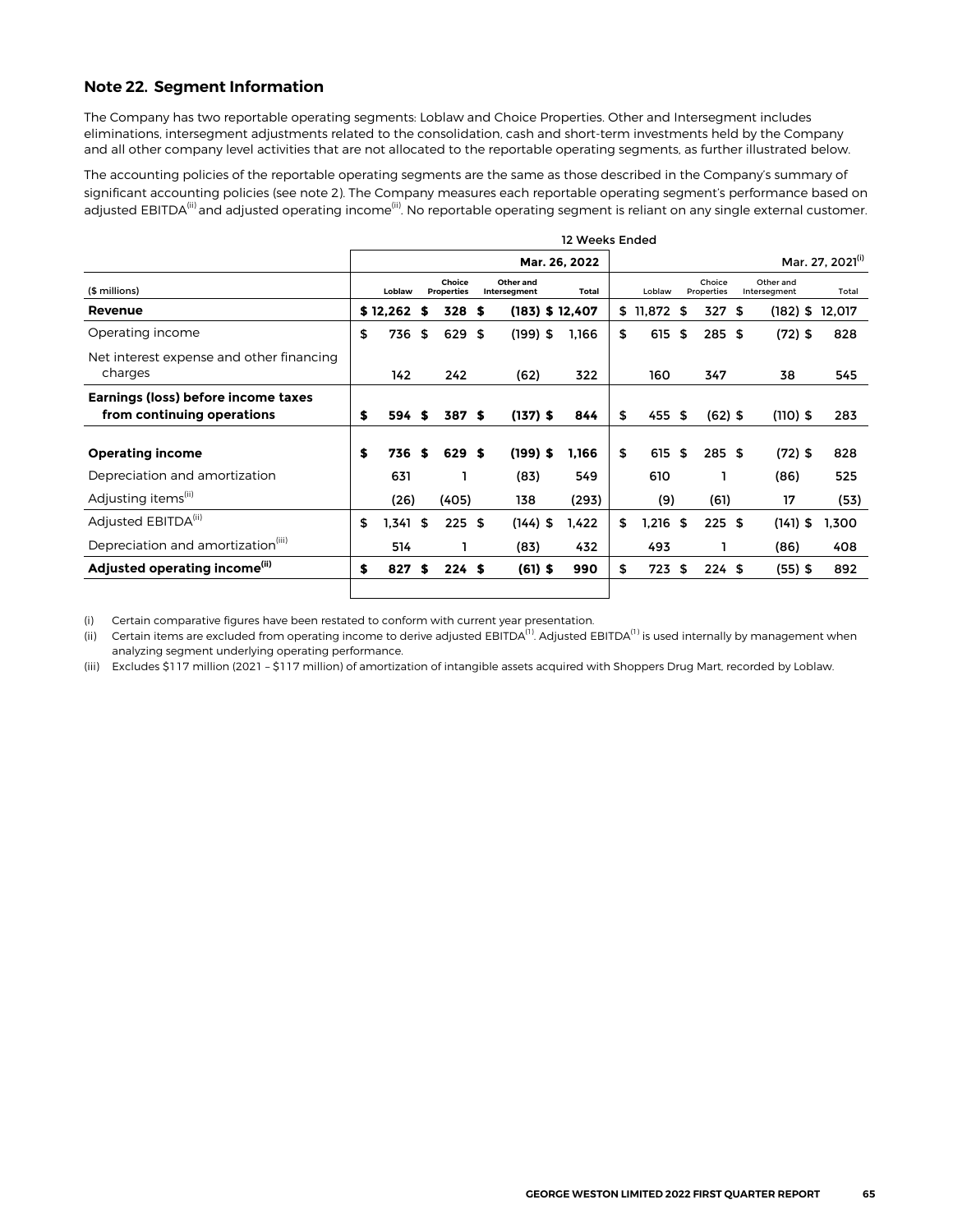Other and Intersegment includes the following items:

|                                                                                                                                              | 12 Weeks Ended |            |                     |                                                                                                    |                  |                              |                                                                               |  |  |  |
|----------------------------------------------------------------------------------------------------------------------------------------------|----------------|------------|---------------------|----------------------------------------------------------------------------------------------------|------------------|------------------------------|-------------------------------------------------------------------------------|--|--|--|
|                                                                                                                                              |                |            |                     | Mar. 26, 2022                                                                                      |                  | Mar. 27, 2021 <sup>(i)</sup> |                                                                               |  |  |  |
| (\$ millions)                                                                                                                                |                | Revenue    | Operating<br>Income | <b>Net</b><br><b>Interest</b><br><b>Expense</b><br>and Other<br><b>Financing</b><br><b>Charges</b> | Revenue          | Operating<br>Income          | <b>Net</b><br>Interest<br><b>Expense</b><br>and Other<br>Financing<br>Charges |  |  |  |
| Elimination of internal lease arrangements                                                                                                   | \$             | $(134)$ \$ | $(38)$ \$           | (22)                                                                                               | \$<br>$(128)$ \$ | $(39)$ \$                    | (25)                                                                          |  |  |  |
| Elimination of cost recovery                                                                                                                 |                | (49)       |                     |                                                                                                    | (54)             |                              |                                                                               |  |  |  |
| Recognition of depreciation on Choice Properties'<br>investment properties classified as fixed assets by<br>the Company and measured at cost |                |            | (10)                |                                                                                                    |                  | (6)                          |                                                                               |  |  |  |
| Fair value adjustment on investment properties                                                                                               |                |            | (119)               | 3                                                                                                  |                  | (15)                         |                                                                               |  |  |  |
| Fair value adjustment on Choice Properties'<br><b>Exchangeable Units</b>                                                                     |                |            |                     | (119)                                                                                              |                  |                              | (218)                                                                         |  |  |  |
| Fair value adjustment on Trust Unit liability                                                                                                |                |            |                     | 93                                                                                                 |                  |                              | 239                                                                           |  |  |  |
| Unit distributions on Exchangeable Units paid by<br>Choice Properties to GWL                                                                 |                |            |                     | (73)                                                                                               |                  |                              | (74)                                                                          |  |  |  |
| Unit distributions on Trust Units paid by Choice<br>Properties, excluding amounts paid to GWL                                                |                |            |                     | 51                                                                                                 |                  |                              | 51                                                                            |  |  |  |
| Reversal of Loblaw gain on sale of disposition of<br>property to Choice Properties                                                           |                |            | (19)                |                                                                                                    |                  |                              |                                                                               |  |  |  |
| Fair value adjustment of the forward sale agreement of<br>Loblaw common shares                                                               |                |            |                     |                                                                                                    |                  |                              | 53                                                                            |  |  |  |
| Other                                                                                                                                        |                |            | (13)                | 5                                                                                                  |                  | (12)                         | 12                                                                            |  |  |  |
| Total                                                                                                                                        | \$             | $(183)$ \$ | $(199)$ \$          | (62)                                                                                               | \$<br>$(182)$ \$ | $(72)$ \$                    | 38                                                                            |  |  |  |
|                                                                                                                                              |                |            |                     |                                                                                                    |                  |                              |                                                                               |  |  |  |

(i) Certain comparative figures have been restated to conform with current year presentation.

|   |         |               | As at    |                              |                              |
|---|---------|---------------|----------|------------------------------|------------------------------|
|   |         |               |          |                              | Dec. 31, 2021 <sup>(i)</sup> |
|   |         |               |          |                              |                              |
| 5 | 36,613  | \$            | 35.248   | \$                           | 36,614                       |
|   | 16,430  |               | 15,739   |                              | 16,173                       |
|   | (5,886) |               | (3, 449) |                              | (5,704)                      |
| S | 47,157  | \$            | 47.538   | \$                           | 47,083                       |
|   |         |               |          |                              |                              |
|   |         | Mar. 26, 2022 |          | Mar. 27, 2021 <sup>(i)</sup> |                              |

(i) Certain comparative figures have been restated to conform with current year presentation.

|                                                                        |    | 12 Weeks Ended |    |               |  |  |  |
|------------------------------------------------------------------------|----|----------------|----|---------------|--|--|--|
| (\$ millions)                                                          |    | Mar. 26, 2022  |    | Mar. 27, 2021 |  |  |  |
| Additions to Fixed Assets, Investment Properties and Intangible Assets |    |                |    |               |  |  |  |
| Loblaw <sup>(i)</sup>                                                  | \$ | 186            | \$ | 203           |  |  |  |
| <b>Choice Properties</b>                                               |    | 20             |    | 18            |  |  |  |
| Other and Intersegment                                                 |    |                |    |               |  |  |  |
| Discontinued Operations                                                |    | -              |    | 13            |  |  |  |
| Consolidated                                                           |    | 207            |    | 236           |  |  |  |
|                                                                        |    |                |    |               |  |  |  |

(i) In the first quarter of 2022, there were no additions to fixed assets in Loblaw related to prepayments in 2021 and transferred from other assets. In the first quarter of 2021, additions to fixed assets in Loblaw includes prepayments that were made in 2020 and transferred from other assets in 2021 of \$1 million.